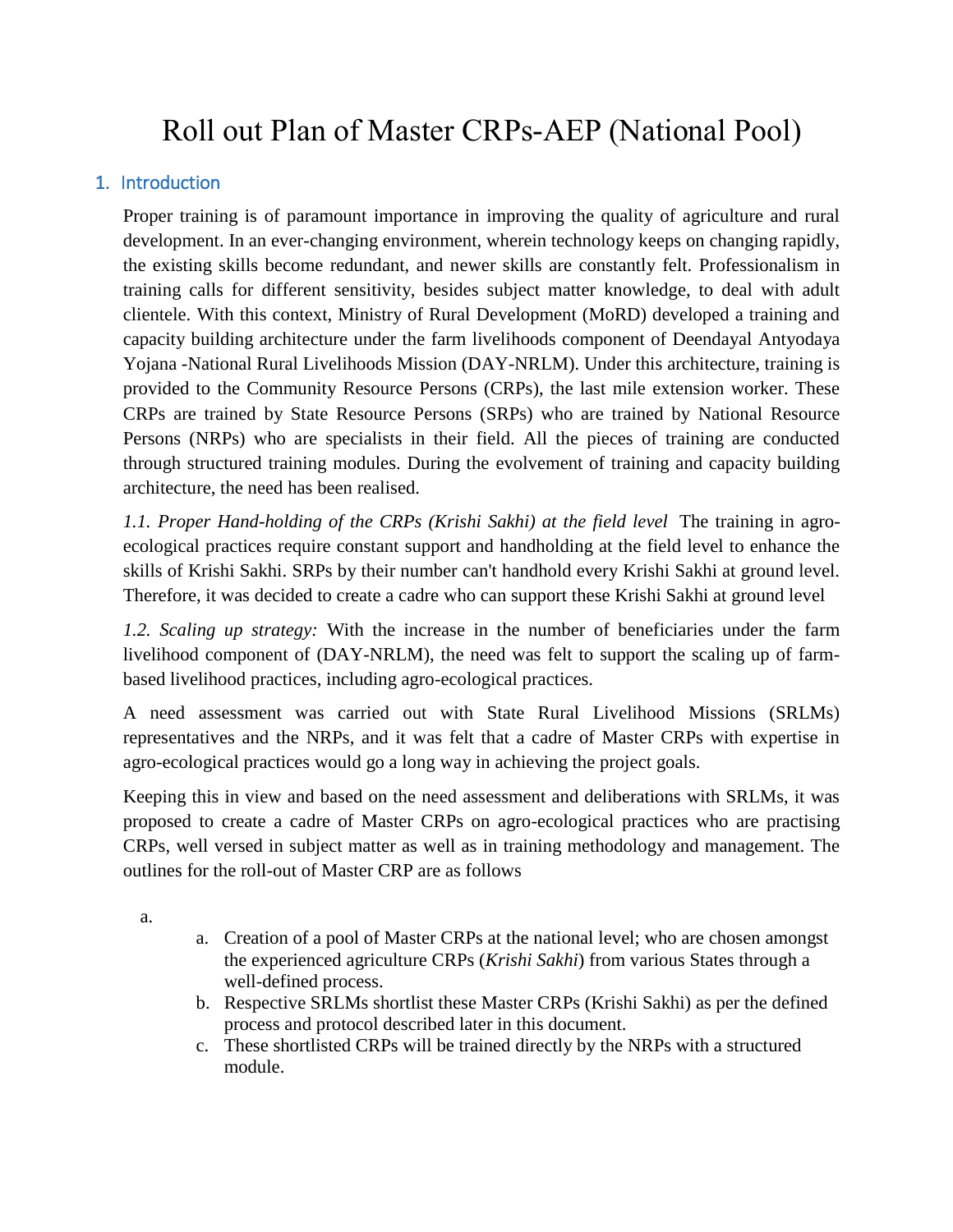- d. The CRPs, who will complete the training and evaluation process, would be empanelled nationally as Master CRPs to support the promotion of agroecological practices on demand.
- e. This pool of empanelled Master CRPs will be deployed as per the need, requirement and demand generated from various user States.
- f. In addition to the Master CRPs who will be deployed as per the need, a person (SRLM staff / Professional Resource Person- PRPs) well versed in agroecological practices should be stationed at cluster/block level to support in the implementation of farm livelihoods activity during pre/post Master CRP round

### 2.Objectives of promotion of Master CRP-AEP (National pool)

The objective behind engaging such Master CRPs is to create awareness, provide knowledge, skills, and technological support for the *Mahila Kisans*. The task at the hands of the Master CRP is of delivering experiential learning and provision of continuous on-field support to the *Mahila Kisans* of the user States on Agro Ecological Practices (AEPs). The primary purpose is to promote agro-ecological practices and help in the dissemination of best of the practices. The support through Master CRP aims at increased agricultural production, income generation, enhanced carrying capacity of the natural resources, promotion of climate-resilient farming practices, increased food and nutritional security, reduced cost of cultivation for the *Mahila Kisan.* All these will ensure livelihood security and poverty reduction at a scale.

### 3.Role envisaged for Master CRPs

The role of Master CRP is critical for the scaling up of agro-ecological practices and making them credible and sustainable. Master CRPs are Mahila Kisans, who have worked as CRP for a considerable time and have been practising AEPs in her farm and have successfully demonstrated its benefits and adaptability to fellow farmers. Each Master CRP shall work in allotted villages in the user/own State to provide support in training and capacity building on AEPs. These CRPs will be working for a minimum of 91 days a year in these allotted villages. These Master CRPs will also help identify and groom new Internal CRPs (i-CRPs) from the assigned villages in the user/own State. These new CRPs then start working with a new group of farmers, expanding the network. This practice will lead to rapid scaling up of the programme at lower transaction costs.

### 4.CRP Round

CRPs will be visiting the villages regularly as per the schedule throughout the year. They will be staying in the villages where they will be operating based on seasonality during every round. The CRPs will be spending a total of 91 days throughout the year.

### 5.Process of selection and grooming of Master CRP Basic criteria for shortlisting of the Master CRPs by the SRLMs are - *6.1 The Master CRP should be*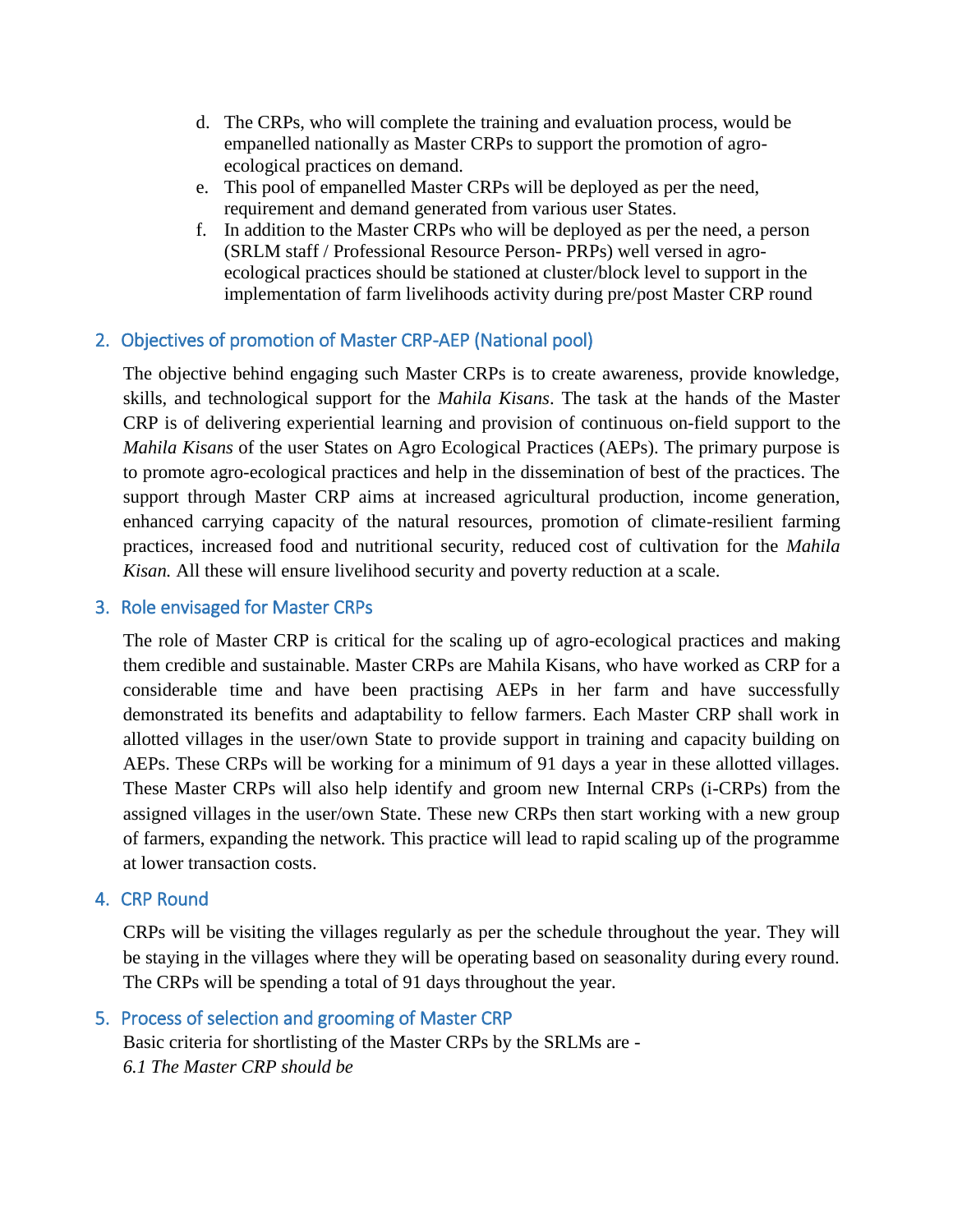- a. Working as a CRP for at least two years
- b. Cluster Level Federation (CLF)/ Village Organisation (VO) certifies that the CRP has demonstrated the ability of a good trainer/ has extensive field knowledge of agricultural operations, and has shown results in the field
- c. Have passed at least 8th standard
- d. Age between 30 years to 55 years

### *6.2 Technical knowledge*

- a. Practitioner (Farmer) of AEP for at least two years/four crop seasons. The farmer should have practised agro-ecological practices in their field for at least four seasons, including Rabi and Kharif crops.
- b. Have received relevant training for CRPs imparted by the States, as per the SRLM guidelines under the Farm Livelihoods theme.
- c. Feedback from trainers and fellow trainees (peers) are credible
- d. Work performance as i-CRP is satisfactory.

### *6.3 Behavioural and attitudinal aspect*

The attitude and temperament of CRP are essential. In this regard, the following points need to be observed before short listing i-CRPs as potential Master CRP.

- a. Willing for travel outside the home State and have extended stays during training in the User States (if required)
- b. Willing to adapt to new environment
- c. Willingness to work in a team
- d. Have demonstrated discipline, volunteerism and leadership
- e. Have good articulation and narration skills
- f. Willingness to learn and be humble to the traditional wisdom
- g. Willingness to participate in trainings as and when required
- h. Should continue Agro ecological practices in their own fields even after working as Master CRP

### *6.4 Selection Process*

- a. **Written test** Questionnaires for the written test will be prepared by the State Mission Management Unit (SMMU)
- b. The written test will be conducted by Block Mission Management Unit (BMMU) for shortlisting.
- c. Shortlisted CRPs will be sent to the State office for orientation cum final screening by SMMU with the help of NRPs
- d. All finally, shortlisted potential Master CRPs will be given training as per the structured module.
- e. After training, their performance will be evaluated with grades "Selected" and "Not Selected".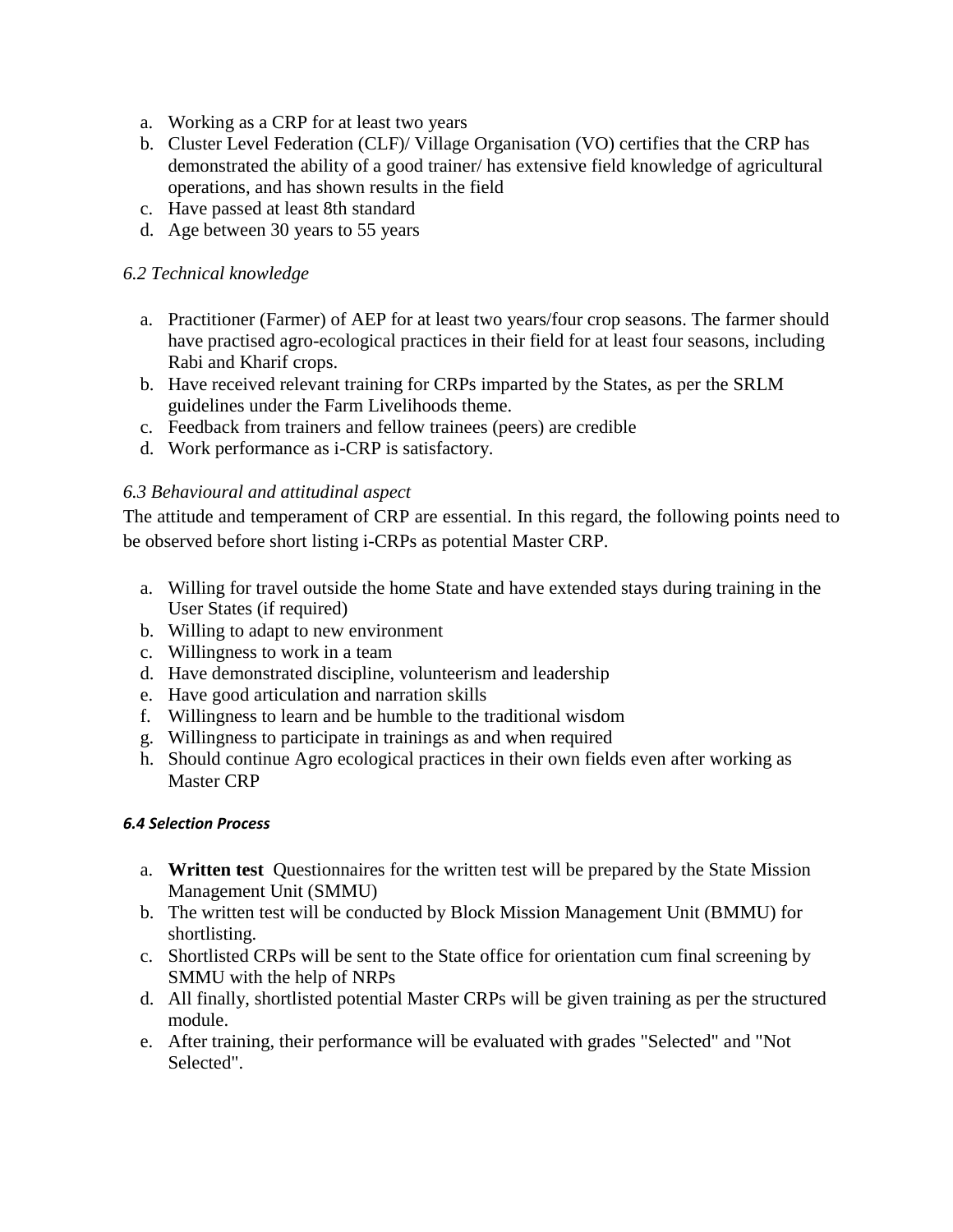### 6.Grooming and evaluation process for Master CRPs

All Master CRPs should be working as i-CRPs (Krishi Sakhi) and should have completed the training modules (8 modules) of Krishi Sakhi. Master CRPs need constant training and evaluation to keep them updated on AEPs training. The training will consist of both theories as well as practical. Initially, they will be provided with nine days of structured training (6 days of theory and 3 days practical inputs). Details of this 9-day's module are attached in Annexure I.

The performance of these Master CRPs will be reviewed at each debriefing meeting. Based on the feedback received during it, a two-day, need based (needs identified during debriefing meeting) training shall be provided to them post each CRP round. The format for the briefing and debriefing meeting is attached as Annexure II and III.

The Master CRPs will be evaluated initially on knowledge and skills each of them acquired / possessed and will be based on their performance / result in both theoretical knowledge and practical skills.

The training/grooming process of Master CRPs consists of the following broad aspects

- a. Perspective building in rural livelihoods in general (generic)
- b. Preparatory training (In multiple phases) focusing on 'linking practices to theory
- c. Modular based training
- d. Basic communication skills concept and practices
- e. Adult learning principles (orientation)
- f. State-specific customisation Customised orientation specific to the condition/requirement of the User State (Rainfed, irrigated, paddy, wheat, hilly terrain, among others)
- g. On-field handholding support in the first few rounds by designated NRPs.

### 7.Professional resource person (PRP) or block staff of SRLM

The Professional Resource person/block staff is a person who will be stationed at cluster/block level by representative SRLM and will support in the implementation of farm livelihoods activity during pre/during/post Master CRP round.

*8.1 Who should be a PRP?*

### A. **The PRP should be**

- a. Graduate with some computer knowledge.
- b. Age should be more than 20 years
- c. Familiar with regional language/Hindi. English in case of North-eastern States

### B. **Technical knowledge**

- a. Practitioner for at least four crop seasons. Preferably working as i-CRPs
- b. Relevant training imparted by States as per the SRLM guidelines under Farm Livelihoods.
- c. Feedback about them from trainers and trainees
- d. Work performance as i-CRP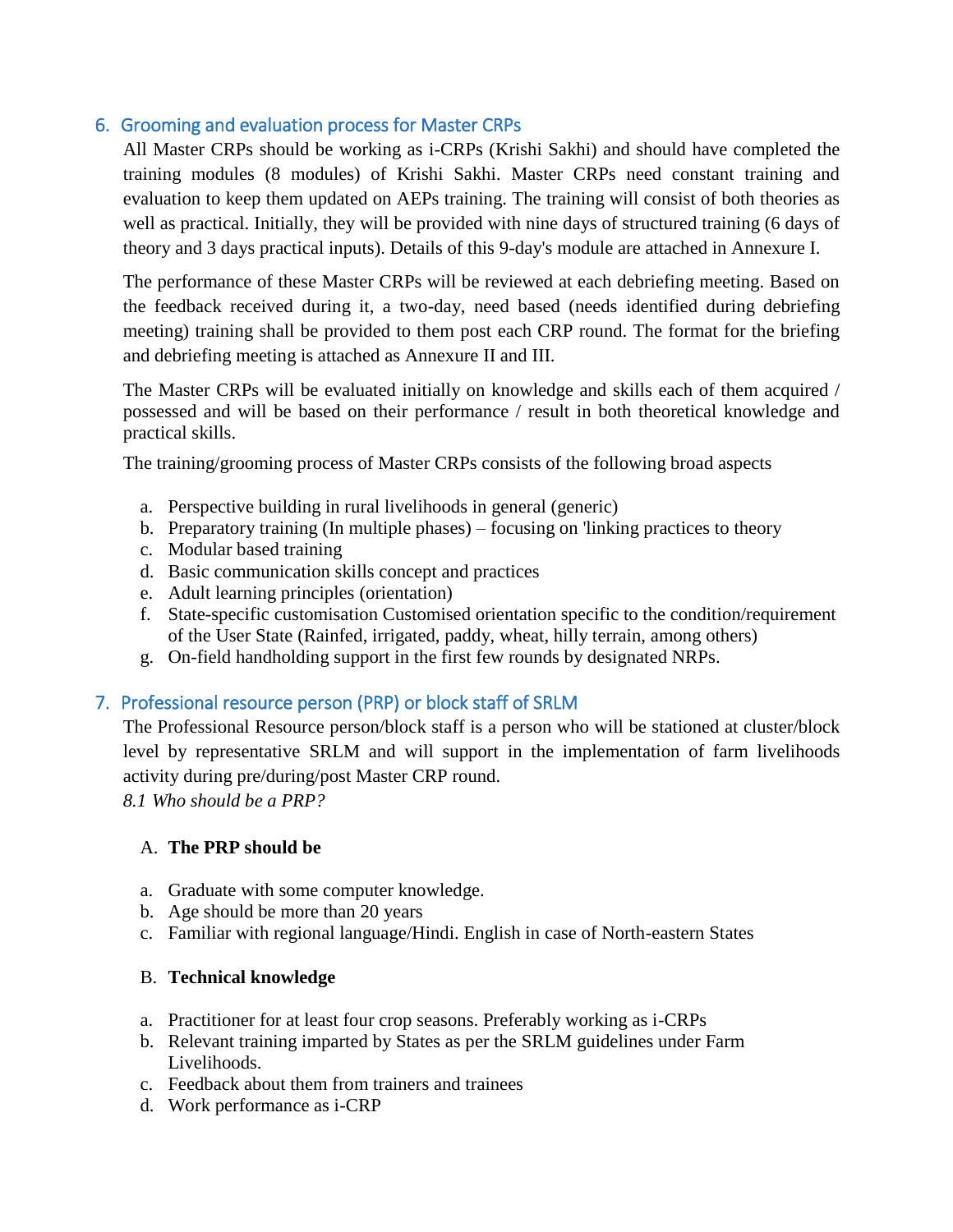### C. **Behavioural and attitudinal aspect**

The attitude and temperament of PRP are important. In this regard following points need to be observed before the final selection of PRPs

- a. Ready to adapt to new environment
- b. Desire to work in team spirit
- c. Discipline, volunteerism and leadership
- d. Good articulation and narration skill

### **8.** Roles and Responsibilities of Krishi Sakhi (i-CRP)

Internal CRP (*Krishi Sakhi*) are active women among the Mahila Kisan in identified villages who are keen to implement agro-ecological practices in their own fields over two to three crop seasons. *PRPs / Block Project Managers (BPMs) will identify Krishi Sakhi*. They will assist the Master CRPs in their work in the village and will also undertake activity in the duration between the two CRP rounds. CRPs will assist Master CRPs in maintaining formats, collecting data and developing action plans. In addition, CRPs should attend trainings organised at various levels to improve their knowledge and skills. The engagement of i-CRP would be as per guidelines issued by this Ministry.

- i. **Adopting agro-ecological practices in their own fields,:** *Krishi Sakhis* should implement agro-ecological practices in their own fields. In addition, they should demonstrate agro-ecological practices to other farmers in the village.
- ii. **Support Master CRPs:** CRPs should mobilise farmers for various activities organised by Master CRPs viz. Farmer Field Schools, demonstrations, trainings etc. CRPs also extend their support to Master CRPs in data collection, preparation of action plans, individual farmer field visits, documentation of various activities and report preparation.
- iii. **Establishment of NPM (Non Pesticide Management) shops and Custom Hiring Centres (CHCs):** CRPs should identify entrepreneurs for establishing NPM shops and tools and equipment to establish Custom Hiring Centres. CRP is responsible for assisting village organisations in managing Custom Hiring Centres. In addition, CRP is accountable for extending handholding support to NPM shop owners.
- iv. **Participation in training programs:** CRPs should participate in various training programs organised by Master CRPs, PRPs and District Project Managers (DPMs). They should improve their skills and knowledge regularly.
- v. **Participation in Self Help Groups (SHG) /Village Organisation (VO) meetings :** CRP should participate in SHG and VO meetings and share farm livelihood activities. CRP should also identify the needs of SHG members for strengthening their livelihood activities.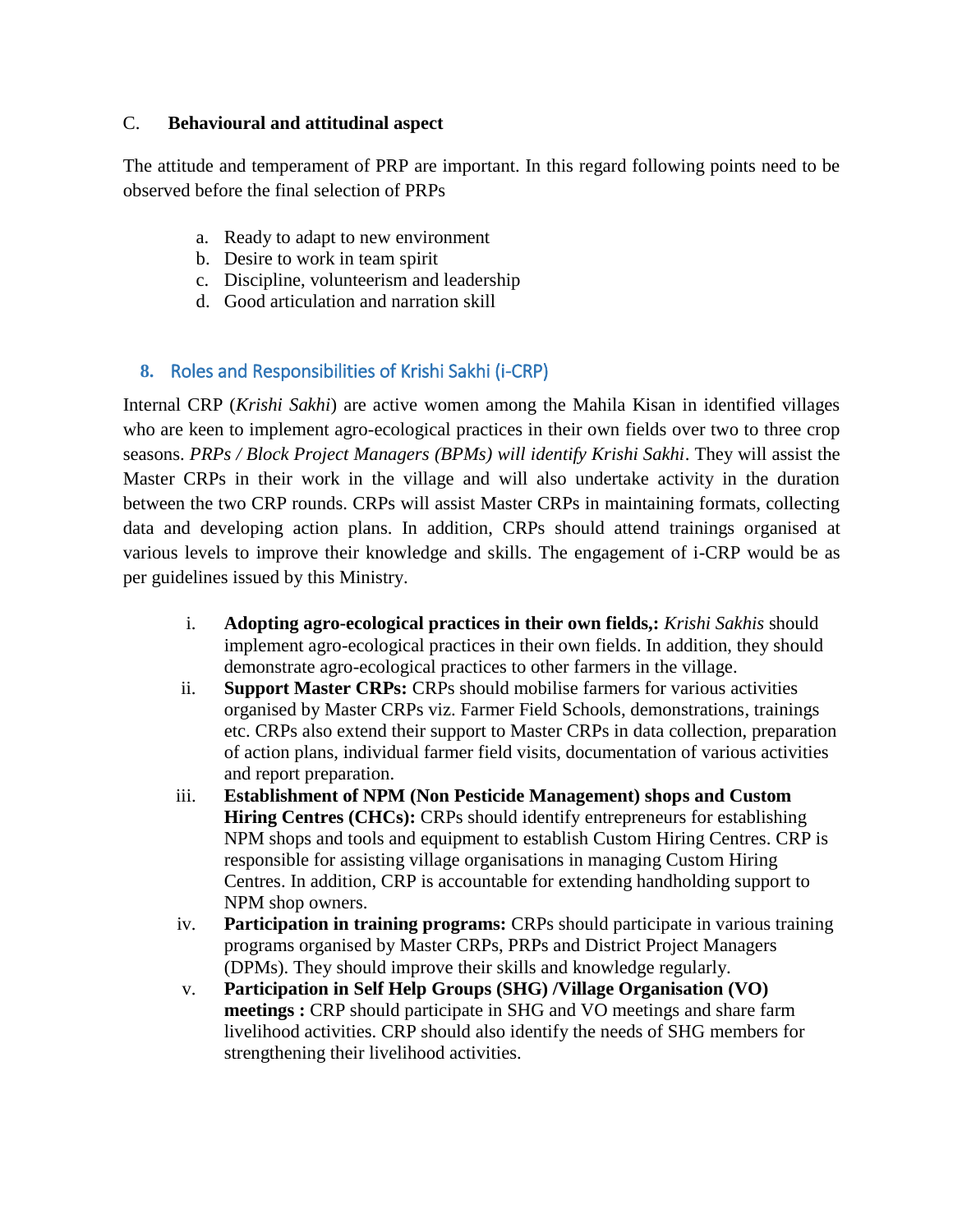- vi. **Establishing Nutritional Gardens / Poshan Vatika at the household level,**  CRPs should create awareness among the SHG members and ensure the grounding of nutri gardens / Poshan Vatika at the Household level.
- vii. **Mahila Kisan card:** CRP should fill Mahila Kisan cards for Mahila Kisan implementing agro-ecological practices in the village.
- viii. **Attending briefing and debriefing sessions:** CRP should participate in briefing and debriefing sessions along with Master CRP conducted by PRP/Block Project Manager (BPM).
- ix. **Maintaining mahila kisan profiles and other required data**

### 9. Roles and responsibilities of Master CRPs

Master CRPs will extend handholding support to *Krishi Sakhis* in higher-order technical and extension activities. Master CRPs will nurture *Krishi Sakhis* in effectively delivering extension services. Master CRPs are responsible for identifying critical gaps in productivity enhancement and improving the adoption rates of agro-ecological practices.

- i. **Organising frontline demonstrations:** Master CRPs are responsible for conducting frontline demonstrations on the selected technological interventions that can increase productivity and reduce cost. In addition, Master CRPs are responsible for adopting the technological interventions with the majority of Mahila Kisan in their area.
- ii. **Capacity building of** *Krishi Sakhis* **and Mahila Kisan:** Master CRPs will work with Block Resource Person on capacity building needs assessment and develop a capacity building plan for the year. Based on the capacity building plan Master CRPs conduct village level trainings for Mahila Kisan on AEP and train *Krishi Sakhis* on AEP.
- iii. **Facilitating Farmer Field Schools (FFS):** Master CRPs with support from *Krishi Sakhi* establish Farmer Field Schools in the village. In consultation with BPM Master CRP will develop a curriculum for the identified crop for Farmer Field School. Master CRP will conduct season-long sessions in Farmer Field Schools. In addition, Master CRPs are responsible for preparing insect zoos and disease herbariums in Farmer Field Schools.
- iv. **Handholding support to** *Krishi Sakhis* **:** Support Krishi Sakhis in facilitating Farmer Field Schools (FFS). Handhold *Krishi Sakhis* in establishing NPM shops, custom hiring centres. Helps *Krishi Sakhis* in preparation of action plans for implementing Agro-ecological practices with identified Mahila Kisan. At the end of season-long FFS, Master-CRPs will conduct field day and Crop Cutting Experiments (CCEs). Maintain all the documents and records of FFS.
- v. **Establishing Nutritional Gardens / Poshan Vatika at household level :** Master CRPs should create awareness among the SHG members and ensure the grounding of nutri gardens / Poshan Vatika at the Household level.
- vi. **Establishment of NPM shops and Custom Hiring Centres :** Master CRPs will identify the entrepreneur (SHG members) to establish NPM shop and Custom Hiring centre. Master CRPs will train the NPM shop owner and Krishi Sakhi to prepare various botanical extracts, organic manures, nursery establishment, etc.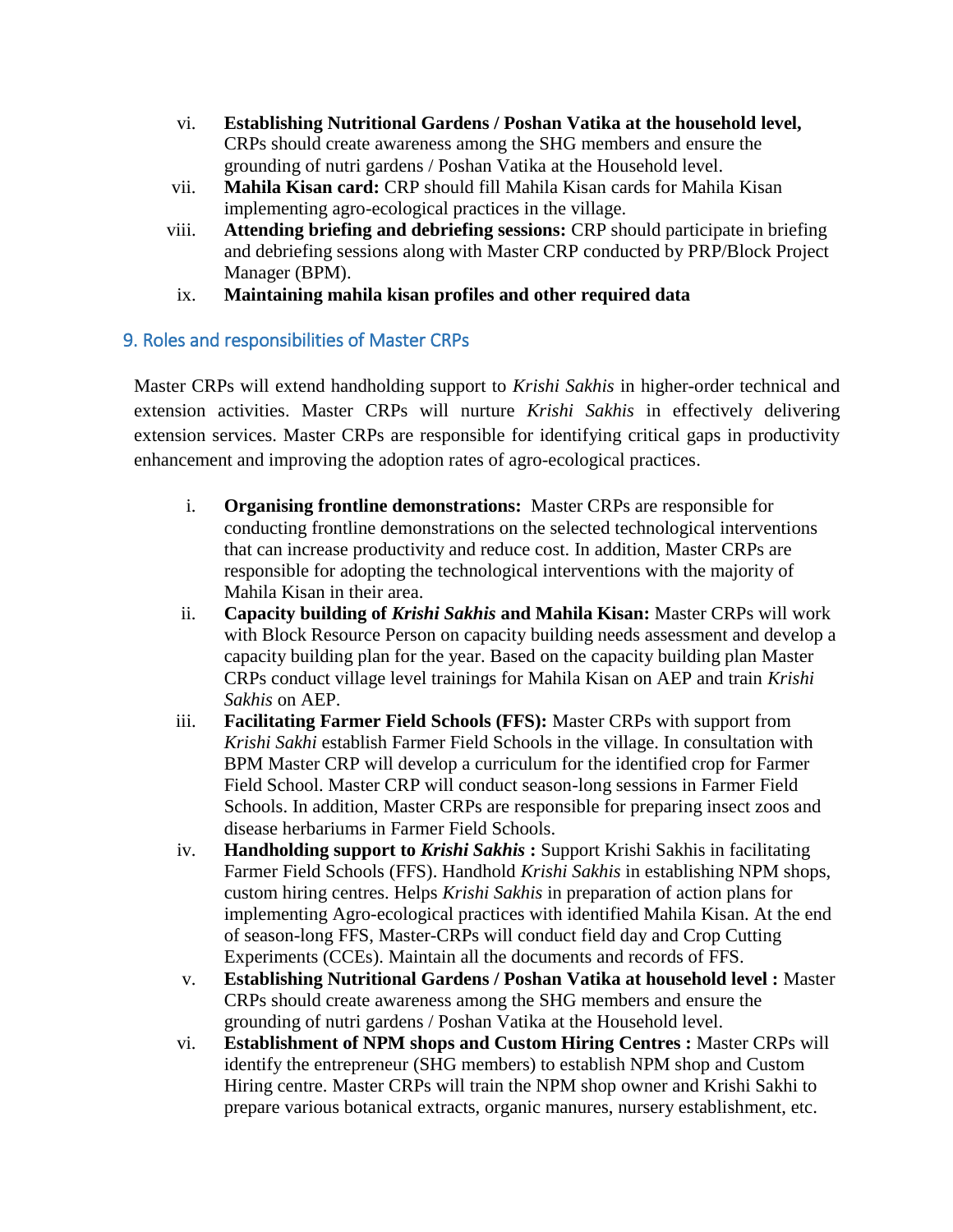Master CRPs will identify appropriate tools and machines for the establishment of a Custom Hiring Centre. Master CRP will work with Professional Resource Person (PRP)/ project staff at block level to establish NPM shops and Custom Hiring Centres.

vii. **Attend briefing and debriefing sessions:** Master CRPs should attend briefing and debriefing sessions conducted by PRPs/ BPMs/DPMs.

### 10 Roles and Responsibilities of Professional resource person (PRP) or block staff of SRLM

The Professional Resource person/block level staff is a person who will be stationed at cluster/block level by SRLM and will support in the implementation of farm livelihoods activity during pre/during/post Master CRP round. PRP is responsible for guiding Master CRPs and *Krishi Sakhis* in implementing farm livelihood activities. In addition, PRPs are responsible for the smooth release of funds required to establish NPM shops, custom hiring centres and implementing other farm livelihood activities.

- i. **Identification and nurturing of** *Krishi Sakhis* : PRP are responsible for the identification of **Krishi Sakhi** in the Block or cluster. PRP are also responsible for mentoring *Krishi Sakhis.* PRP should regularly visit the Krishi Sakhi own fields and guide them in adopting agro-ecological practices.
- ii. **Briefing and debriefing of Master CRPs :** PRP should conduct briefing meeting on the first day of CRP round to Master CRPs and *Krishi Sakhi.* PRP should brief Master CRPs and *Krishi Sakhis* on the action plan for the CRP round. Share the reporting formats with Master CRPs. On the last day of the CRP round PRP should conduct debriefing sessions with Master CRPs and *Krishi Sakhis* and review the targets and achievements. PRP should collect all the required documents from Master CRPs and process resource fees to Master CRPs.
- iii. **Handholding support to Master CRPs:** *PRPs* should extend handholding support in higher-end technical and extension activities to Master CRPs. PRP should visit the field during the CRP round and participate in FFS, frontline demonstrations and capacity building programs.
- iv. **Convergence with other line departments** PRPs should liaise with other departments and leverage various schemes available with other departments to Mahila Kisans and the schemes/programs to build community assets and conserve natural resources at the village level.
- v. **Development of intervention plans PRP** should work with SHGs and their federations and develop suitable intervention plans to strengthen the SHG members' farm livelihoods.
- vi. **Implementation of farm livelihood activities** PRP should roll out the intervention plan and ensure smooth farm livelihood activities.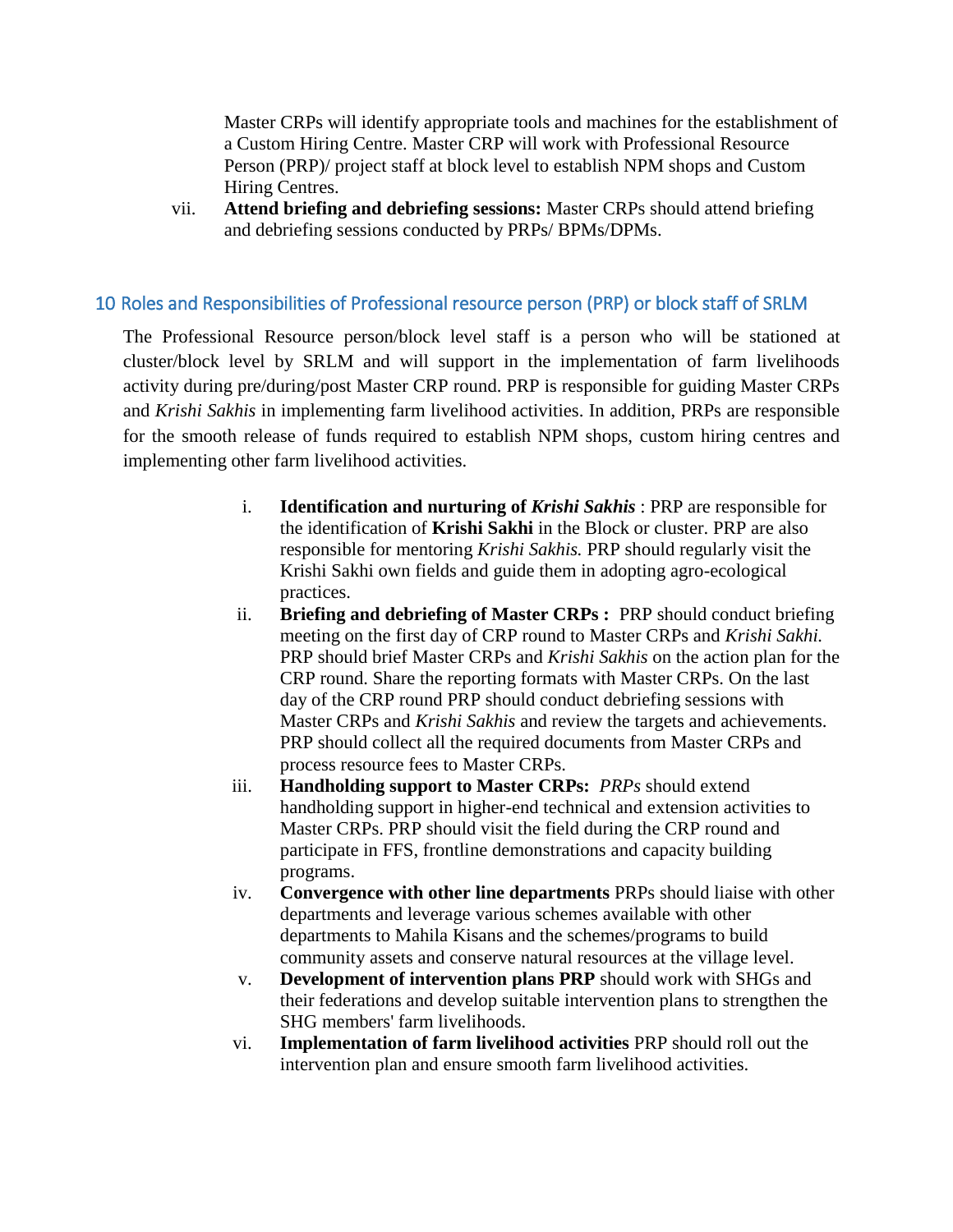### *11* Hierarchy

At block level

At village level

At cluster level

At village level

#### From SPM-LH to BPM-LH are staff of SRLM

At State level

At district level

From PRP to Internal CRP are manged by CBOs

### 12 Deployment protocol of Master CRPs

- i. Before requesting support for Master CRPs, User States will be ready with required homework/preparation (described later). For example, identification of clusters of villages for the deployment of Master CRPs, developing farm-based livelihood promotion perspective for the identified cluster, identification of i-CRPs and SRPs to be engaged with Master CRPs etc.
- ii. Once ready, the User State will send their requirement for Master CRPs to National Mission Management Unit (NMMU). The NMMU will coordinate the deployment of Master CRPs in consultation with the Resource and User States before the Master CRP round. An Memorandum of Understanding (MoU) will be drawn between the Resource and User States before the deployment of Master CRPs. (Draft copy of MoU attached as Annexure-IV)
- iii. The Resource State will send the list of empanelled Master CRPs ready to give their time to the User State before sending them.
- iv. The engagement of Master CRP in a cluster (4 hamlets to be allotted to a team of 2 Master CRPs) will be a for a total period of 91 days in a year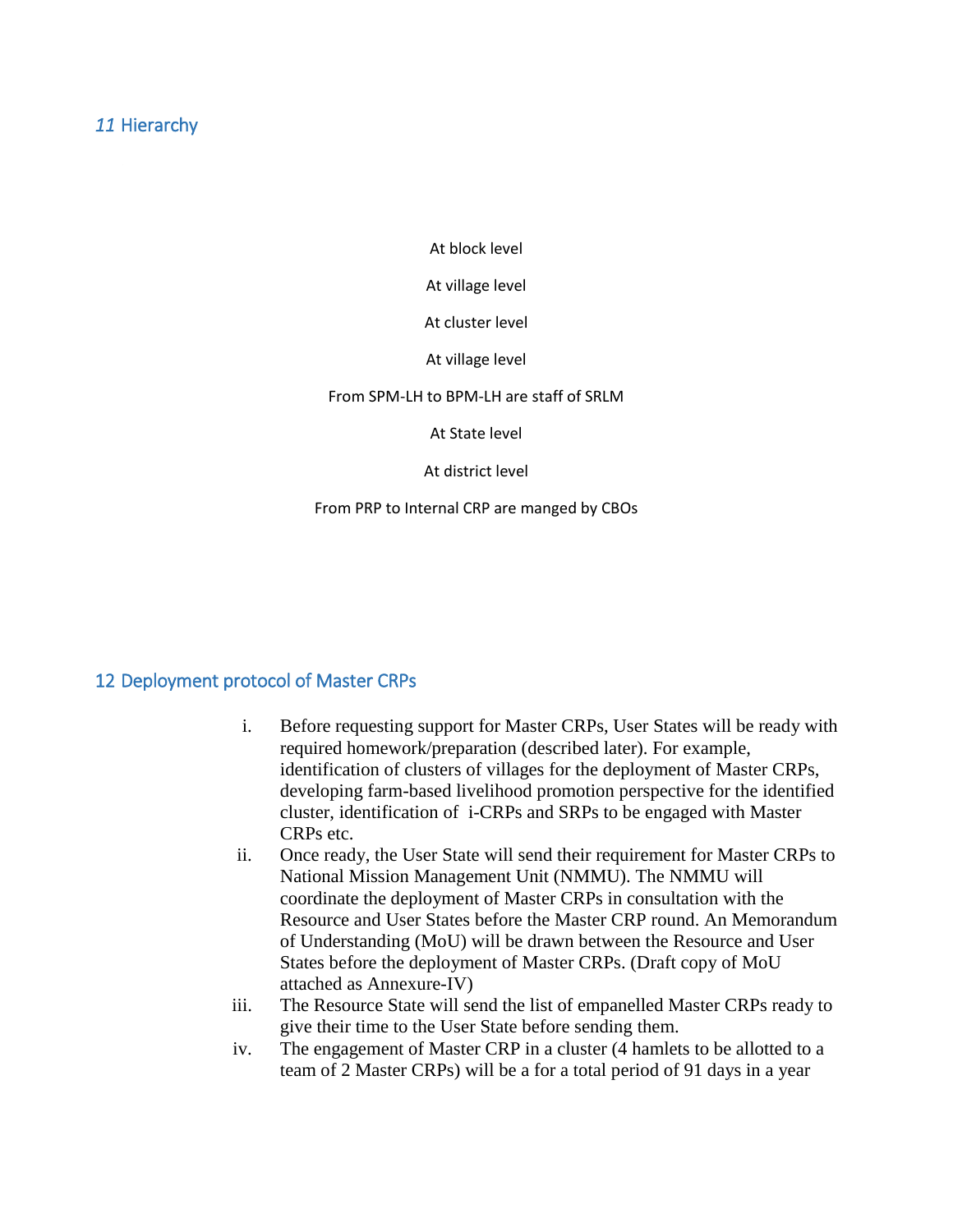with six rounds synchronising with different agricultural crop seasons (Annexure V)

- v. During the Master CRP round, the User State will deploy its own SRPs and i-CRPs along with the Master CRPs.
- vi. The deployment plan of Master CRPs, i-CRPs, NRP, and SRP is summarised in Annexure VI.

### 13 Continuous skill up-gradation of Master CRPs

- i. User SRLM shall conduct briefing and debriefing meetings with all Master CRPs at the State level before and after completing every Master CRPs round to plan and review the progress.
- ii. The review meeting will be participated by representatives of NMMU/ NRP
- iii. SRPs deployed by the User State for the Master CRP rounds shall also be part of the meeting
- iv. The State shall circulate the feedback and the minutes of the review meeting containing the details of training requirements to the NMMU and The National Institute of Rural Development and Panchayati Raj, (NIRD&PR), based on which further training of Master CRPs will be planned.

### 14 Roles and Responsibilities of NMMU

The NMMU will play the following roles and responsibilities to steer the process

- i. Communication and guidance to the SRLMs to identify the experienced CRPs who can be empanelled in the National Pool
- ii. Enlisting the shortlisted CRPs received from the SRLMs
- iii. Finalisation of training module for the training of the shortlisted CRPs
- iv. Training of the shortlisted CRPs with support of NRPs and NRLM Resource Cell, NIRD&PR
- v. Grading of Master CRPs based on evaluation results on their knowledge, skill and attitude (behaviour as a trainer).
- vi. Coordination between User and Resource States for the deployment of Master CRPs. Facilitation in the execution of an MoU between Resource and User States.
- vii. Upgradation / refresher training with support from NRPs and NRLM Resource Cell, NIRD&PR
- viii. Allocation of NRPs in grooming and providing on-field handholding support during Master CRPs rounds.

### 15 Roles and Responsibilities of Resource SRLM

SRLM, who will provide Master CRPs (Resource SRLM), will have the following responsibilities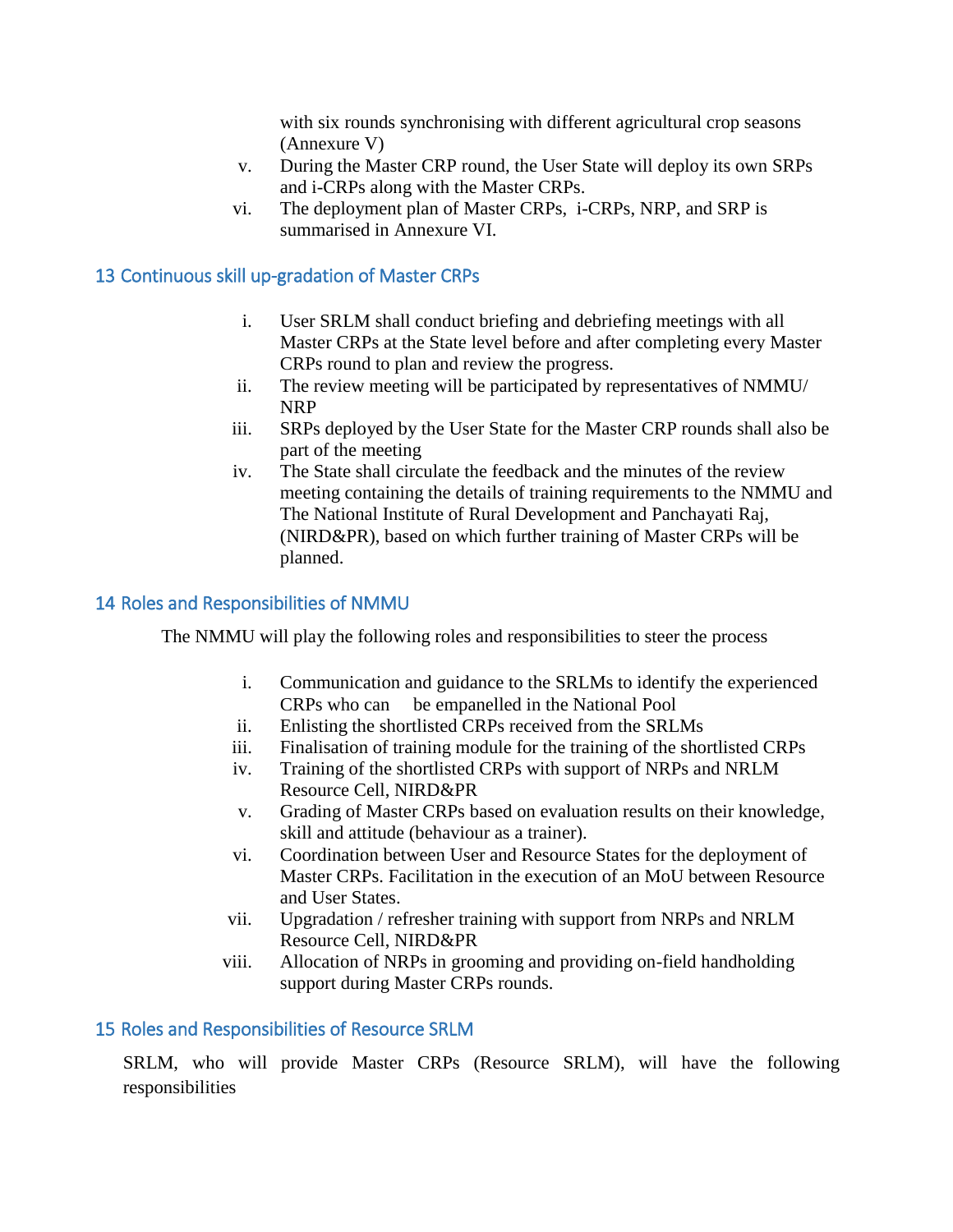- i. Identification and shortlisting of potential Master CRPs. Supply of the list to NMMU for training and capacity building through NRPs.
- ii. Executing an MoU (A draft is annexed as Annexure-III for guidance) with the User State facilitated by the NMMU.
- iii. The trained Master CRPs to be placed in user States based on the MoU on facilitation by NMMU
- iv. Conduct Training/Immersion and exposure to the State Level/District Level/Block Level team members / community cadres and any other stakeholders of User SRLMs for at least 3 to 15 days.
- v. Deployment of Master CRPs in different rounds as mentioned earlier.
- vi. Assisting and guiding User SRLMs for conducting start-up/briefing and debriefing/feedback meetings of Master CRPs teams to assess their work and achieve the outcomes
- vii. Participate in joint review meetings conducted by User SRLMs once in three months when requested.
- viii. Ensure payment of honorarium/ resource fee, reimbursement of travel expenses to Master CRPs through the respective VOs of the Master CRPs by raising the bills based on MoU.
- ix. Depute Experienced Professional Resource Persons (PRPs) to the SRLM to work in each of the selected clusters in the selected Resource Blocks to promote Farm livelihoods.

### 16 Roles and Responsibilities of User SRLMs

The User SRLM will have the following roles and responsibilities

- i. Enter into an MoU with the Resource SRLM facilitated by NMMU
- ii. Identify blocks for rolling out of plans
- iii. Identify a cluster of villages where Master CRPs round will be conducted.
- iv. Prepare a perspective plan of interventions for the cluster before starting the Master CRPs round and share the same with the Resource SRLM and NMMU.
- v. Identify and engage i-CRPs with Master CRPs
- vi. Engage NRPs with NMMU and NIRD&PR and deploy SRPs during each of the Master CRPs rounds.
- vii. Recruit and position team of livelihoods professional in State, districts and block level in SRLM
- viii. Arrange an exposure visit for the project staff and impart training at Resource SRLM
- ix. Designate one dedicated State Project Manager (SPM) for anchoring the Master CRPs rounds related to farm-based livelihoods theme, e.g. SPM (LH) /SPM (Mahila Kisan Shasaktikaran Pariyojana-MKSP) / SPM (Agri or farms)
- x. User SRLMs will translate and print training materials, which will be provided to the field functionaries of the targeted blocks/clusters.
- xi. The SRLM representative/s will regularly visit the clusters when the Master CRP round is in progress.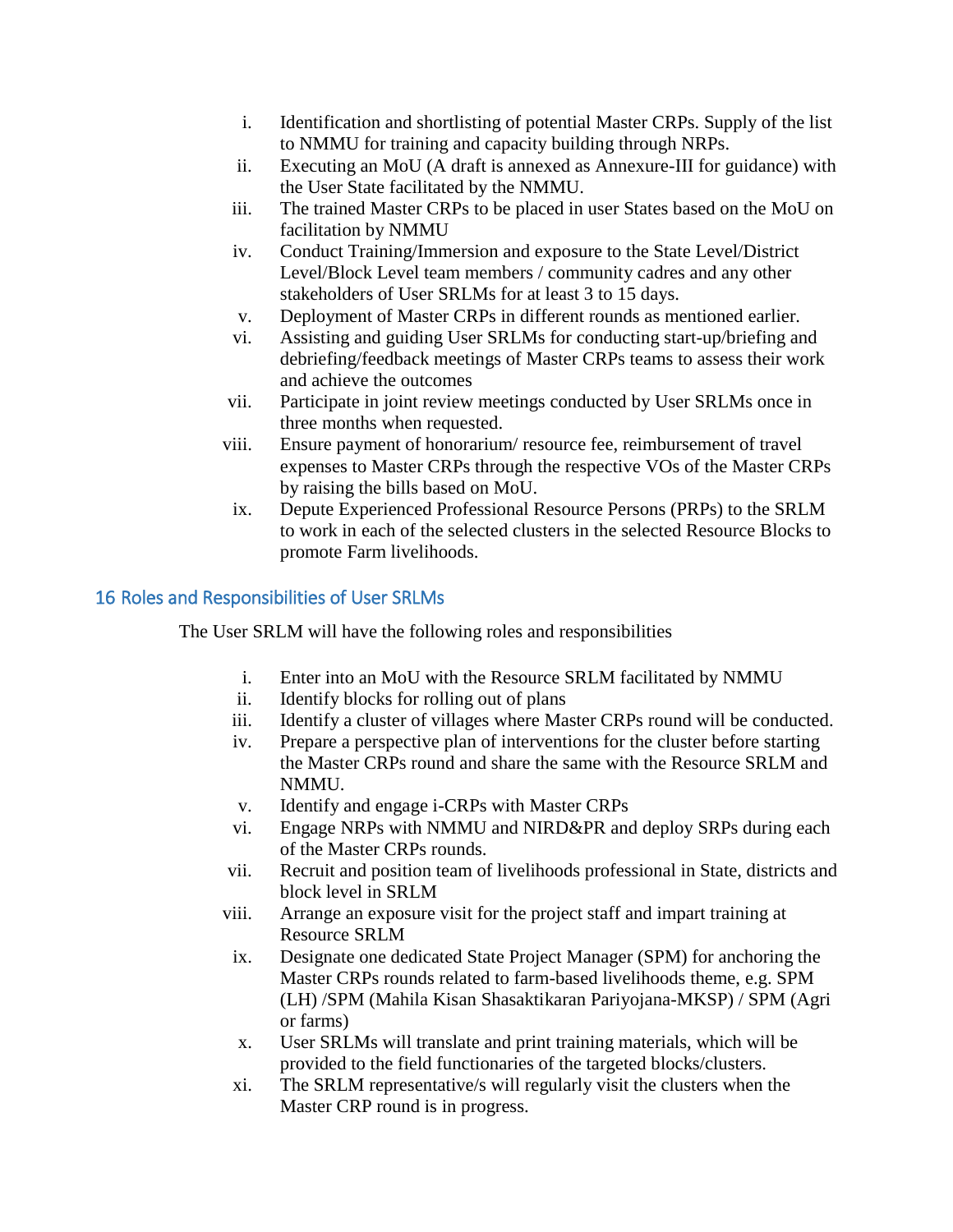- xii. Conduct both briefing and debriefing meetings after every round involving others, as mentioned earlier.
- xiii. Will send the briefing and debriefing report of the Master CRPs round to resource SRLM and NMMU team immediately after the completion of each round.
- xiv. Work done report of Master CRPs will be certified by the concerned anchor person at State/District and recommend releasing their Resource persons fees, food charges and bus/train fare etc.
- xv. With the support of NMMU, the SRLM will develop an MIS for monitoring the program regularly and measuring output and outcomes on the deployment of Master CRPs.
- xvi. Procure and provide Pico projectors for Master CRPs.
- xvii. Release necessary CIF/RF and other funds for grounding livelihood assets like rainwater harvesting structures, custom hiring centres, and bio input enterprises, among others

### 17 Role of District Manager(LH)/ District Program manager

The role of the District Manager in the roll-out of Master CRPs is as per below

They will be responsible for-

- i. Selection of Blocks and clusters of villages in consultation with the Block Managers as per potential of the area and the guidance of the SMMU
- ii. Participate with block teams in developing intervention plans in the promotion of AEP in identified clusters well before starting the Master CRPs rounds.
- iii. Coordinate with the State team on Master CRPs rounds.
- iv. Detailed planning for Master CRPs rounds.
- v. Coordinate with block teams for logistic arrangements, CRP kit and training kits etc
- vi. Coordinate with the agriculture department for convergence
- vii. Ensure regular holding of Farmer Field School (Krishi Path Shala), participate in school, and crop planning exercises.
- viii. Exchange of technical know-how to and from Master CRPs in the field by regular field visits.
- ix. Consolidation of Rabi, Zaid and Kharif action plan according to CRP Round timeline
- x. Engagement of SRPs with Master CRPs.
- xi. Attending briefing and debriefing session before and after each Master CRPs round.
- xii. Submission of report on briefing and debriefings
- xiii. Ensure follow up actions after each Master CRPs round
- xiv. Identify training needs of i-CRPs and Master CRPs.
- xv. Documentation of Master CRPs rounds and case studies around Master CRPs rounds (effectiveness, outcome, impacts etc.)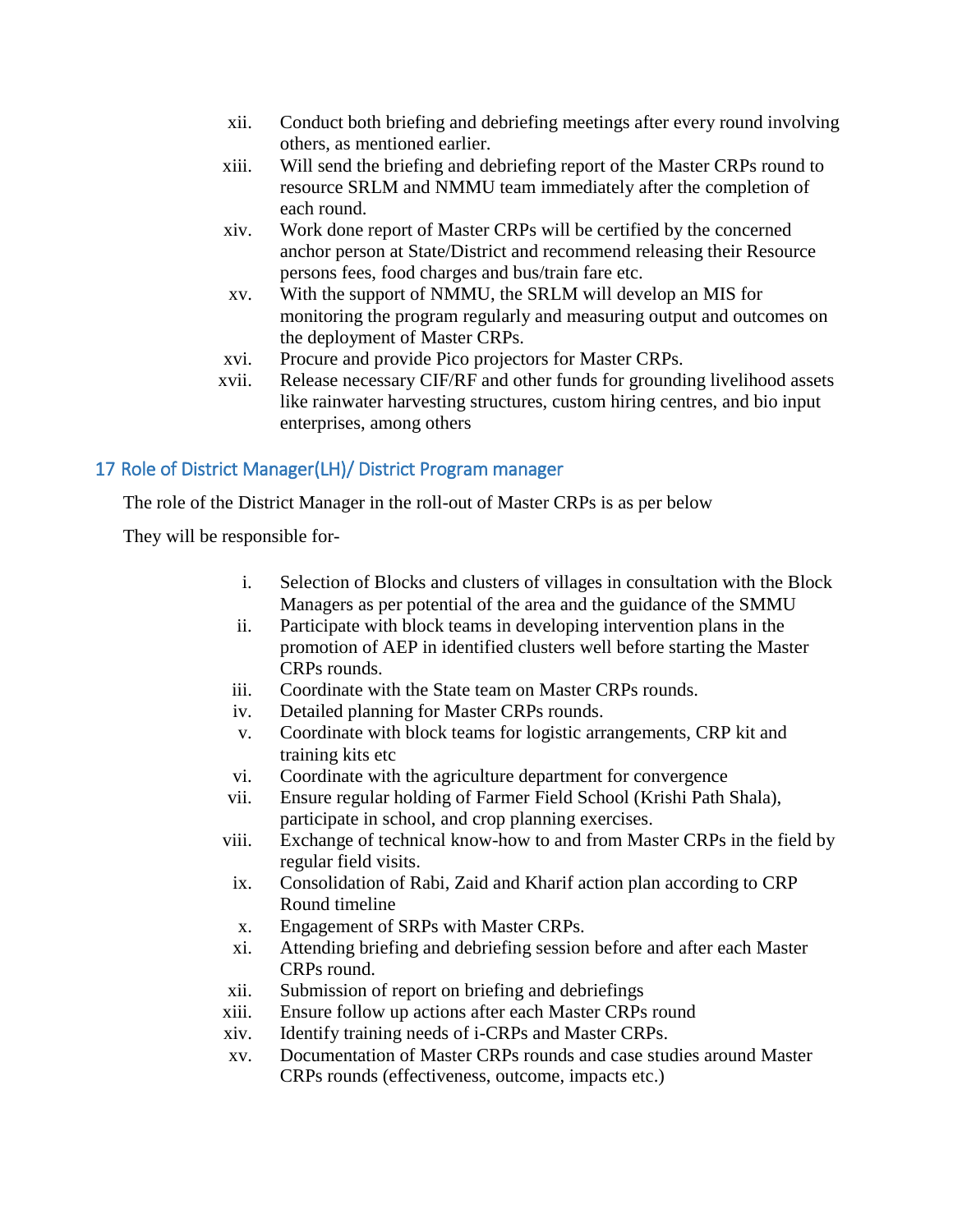- xvi. Support in preparation of MIP/MCP and distribution of CIF aligning with the action points after each Master CRPs round.
- xvii. Facilitate in preparation of IEC material
- xviii. Ensure release and proper utilisation of CIF as per plan on livelihood promotion.

### 18 Block Manager (LH)/ Block Program Manager

Roles of block manager are mentioned below

- i. Identification of a cluster of villages for Master CRPs rounds
- ii. Building perspective on livelihood promotion in those identified clusters and sharing the same with the District Manager.
- iii. Orient SHG members around livelihood perspective and plan for Master CRPs rounds, roles and responsibilities of SHG members, VOs before, during and after Master CRPs rounds.
- iv. Planning for Master CRPs rounds
- v. Identification of i-CRPs to engage with Master CRPs
- vi. Conducting orientation, briefing and debriefing meetings with Master CRPs. Submission of such reports to District Manager.
- vii. Organising different steps of farm livelihoods implementation
- viii. Regular field visits to villages where Master CRP rounds are going on.
- ix. All preparations (material and logistics) before each Master CRPs round.
- x. Facilitating preparation of IEC and training materials

### 19 Preparation required at User SRLM

- i. Selection of blocks and cluster of villages and orientation meetings at village level on livelihood perspective, plan for Master CRPs to promote AEPs.
- ii. Develop a perspective around farm livelihood promotion / AEP in the identified cluster of villages, identifying need for Master CRPs support.
- iii. Preparation of tentative list of farmers and filling up of farmers profile of initially interested SHG members
- iv. Procurement of CRP kit (utensils, cylinder, torch etc.) for CRPs, and First aid medical kit for each Master CRPs team
- v. Staying arrangements and other required logistics for Master CRPs at the village level.
- vi. Identification and engagement of i-CRPs with Master CRPs
- vii. Identification of SRPs to engage with Master CRPs.
- viii. Procurement of required stationery materials
- ix. Letter to different government, non-government, PRI, CBOs and other village institutions regarding Master CRP rounds.
- x. Planning for VO meeting
- xi. Provision of Picco projector
- xii. Preparation of day-wise action plans for implementation after each round.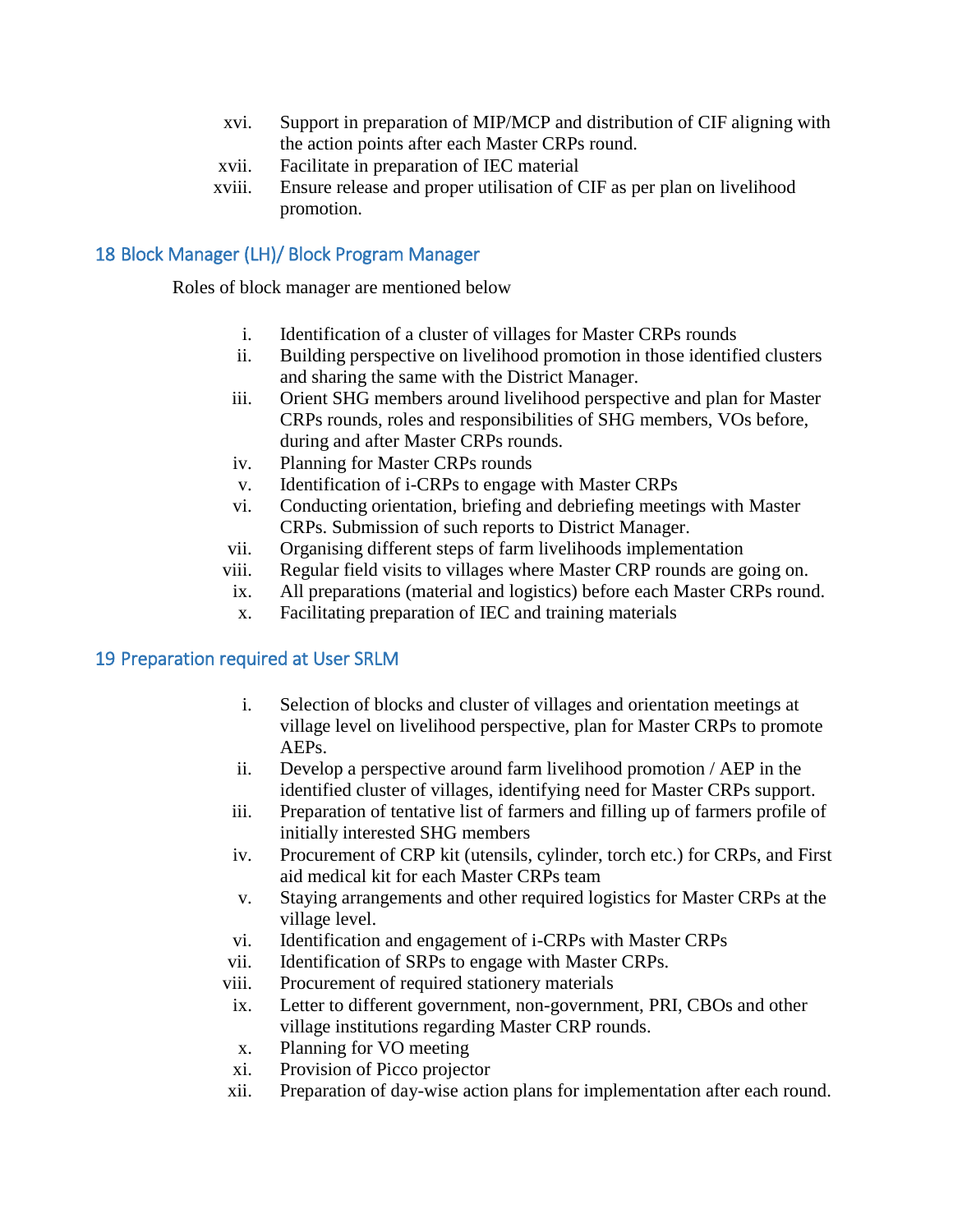xiii. User SRLM shall conduct briefing and debriefing meetings with all Master CRPs at the State level before and after completion

### 20 CRP monitoring and review

It will be the Block Manager, District Manager, and the State unit of the User SRLM to review and monitor the activities of the Master CRPs as per the plan.

- i. Attend both briefing and debriefing meetings
- ii. Review the work done report of Master CRPs round submitted by the Master CRPs and ensures the follow-up actions.

### 21 Resource Fee, Food Charges, Travel Costs and Institutional Charges of Master CRP - **Agricultures**

| <b>SI</b>      | <b>Designation</b> | <b>Particular</b>                                                                                           | Per Day (Rs.)                       |    |  |
|----------------|--------------------|-------------------------------------------------------------------------------------------------------------|-------------------------------------|----|--|
|                | Master CRP         | Honorarium per day                                                                                          | 800                                 |    |  |
|                |                    | Food Charges per day (Including Travel Days)                                                                | 200                                 |    |  |
|                |                    | Travel from home town (Bus fare/ Train Sleeper<br>Class/3rd AC for more than 500 kms or 12 hours<br>travel) | Actual                              |    |  |
|                |                    | Institutional Charges per day per person                                                                    | 50                                  |    |  |
|                |                    | Lodging in Village                                                                                          | Supported<br><b>Recipient State</b> | by |  |
|                |                    | <b>Local Travel</b>                                                                                         | Supported<br><b>Recipient State</b> | by |  |
|                |                    | CRP Training Kit (Per CRP)                                                                                  | 1500                                |    |  |
| $\overline{2}$ | Professional       | Honorarium per Month                                                                                        | 27000                               |    |  |
|                | Resource           | Institutional Charges per month per person                                                                  | 1000                                |    |  |
|                | Person             | Lodging in Village                                                                                          |                                     |    |  |
|                | (PRP)              | Local travel per month                                                                                      | 2000                                |    |  |
|                |                    | PRP Training Kit (Per PRP)                                                                                  | 3000                                |    |  |

Each CRP and PRP is eligible for resource fee, food charges, bus fares/train fare as indicated above.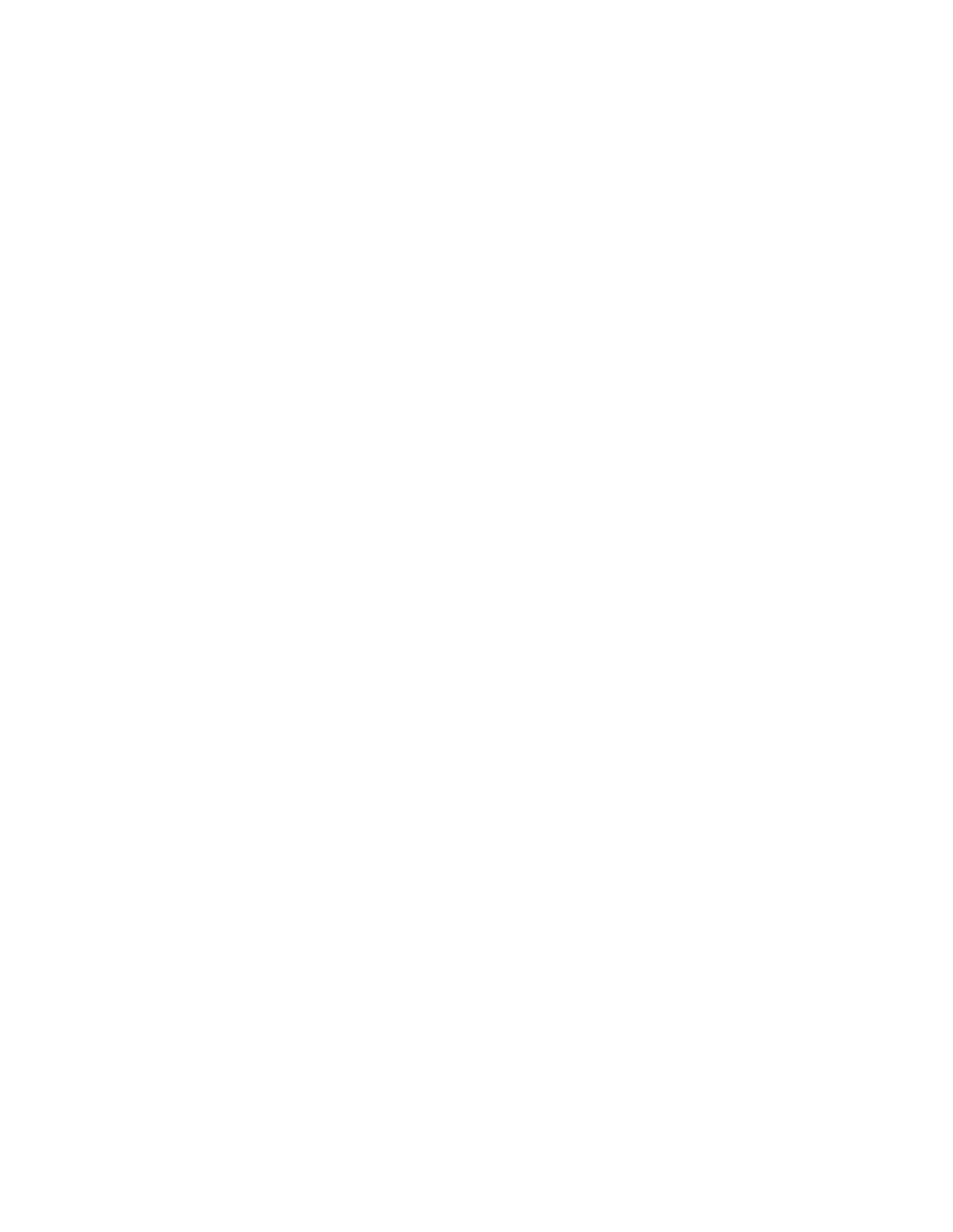| <b>Time</b>  | day1                 | day2                | day3                     | day4           | day5           | day6                        | day7                  | day8                 | day9            |
|--------------|----------------------|---------------------|--------------------------|----------------|----------------|-----------------------------|-----------------------|----------------------|-----------------|
| <b>Sessi</b> | <b>Classro</b>       | Fieldwo             | <b>Classr</b>            | <b>Classro</b> | <b>Classro</b> | <b>Classr</b>               | <b>Classro</b>        | <b>Fieldw</b>        | <b>Fieldwor</b> |
| on           | om                   | rk                  | oom                      | om             | om             | oom                         | om                    | ork                  | k               |
| 9 0 0        | Introdu              | Interacti           | Seeds                    | Properti       | Irrigati       | Agri- Nutri                 | Major Pe              | Recap-               | Trichode        |
| 10 0         | ction                | on with             | and Pla                  | es of go       | on-sta         | tion Garde                  | sts in Ag             | Non-C                | rma mass        |
| 0            | The obj              | SHG Me              | nting M                  | od soil        | ge of c        | n and CHC                   | ricultural            | hemica               | multiplic       |
|              | ective               | mbers, u            | aterials                 |                | rop, m         | . introducti                | Crops                 | 1 Meth               | ation and       |
|              | of<br>the            | nderstan            |                          |                | ethod,         | on to organ                 |                       | ods<br>of            | applicati       |
|              | Trainin              | ding of             |                          |                | schedu         | ic farming                  |                       | Plant P              | on-Theo         |
|              | g                    | various             |                          |                | le, stru       | and certific                |                       | rotectio             | ry and pr       |
|              | DAY-                 | cropping            |                          |                | cture, s       | ation                       |                       | n                    | actical         |
|              | <b>NRLM</b>          | systems,<br>sequenc |                          |                | ource          |                             |                       |                      |                 |
|              | Livelih              | es, chall           |                          |                |                |                             |                       |                      |                 |
|              | oods Fr              | enges, s            |                          |                |                |                             |                       |                      |                 |
|              | amewo<br>rk          | eeds, we            |                          |                |                |                             |                       |                      |                 |
| 10           | Factors              | eds etc             | Seed Tr                  | Soil Fer       | In situ        |                             |                       |                      | Preparati       |
| 00           | of Agri              |                     | eatment,                 | tility M       | (mulch         | summer pl<br>oughing, la    | Major In<br>sects Typ | Botanic<br>al<br>and | on of ver       |
| 12 0         | -produ               |                     | priming                  | anagem         | ing) m         | nd preparat                 | ${\rm e}$             | <b>Bio Pes</b>       | micompo         |
| 0            | ction a              |                     | and ger                  | ent            | oisture        | ion, metho                  | Benefici              | ticides              | st/Ghan j       |
|              | nd intr              |                     | minatio                  |                | conser         | ds of sowin                 | al Insects            |                      | eevamrit/       |
|              | oductio              |                     | n                        |                | vation         | g, spacing,                 |                       |                      | Dravya j        |
|              | n to the             |                     |                          |                |                | intercultura                |                       |                      | eevamit         |
|              | ir mana              |                     | Farm-                    | Plant N        | Classr         | 1 operation                 | Classific             | Prepara              | Preparati       |
|              | gement               |                     | saved S                  | utrition       | oom ex         | (crop speci                 | ation<br>of           | tion of              | on of Am        |
|              | SWO                  |                     | eeds                     |                | ercise         | fic), the sys               | Diseases              | Neema                | rit pani a      |
|              | T- See               |                     | Seeds St                 |                | on in si       | tem of crop                 |                       | stram/               | nd Amrit        |
|              | d, soil,             |                     | orage                    |                | tu wate        | intensificat                |                       | Beejam               | Khad            |
|              | water, 1             |                     |                          |                | r conse        | ion maintai                 |                       | rit                  |                 |
|              | ight etc             |                     |                          |                | rvation        | n the cropp                 |                       |                      |                 |
|              | . crop p<br>rotectio |                     |                          |                |                | ing, sequen<br>ce/ pattern, |                       |                      |                 |
|              | n, harv              |                     |                          |                |                | crop rotatio                |                       |                      |                 |
|              | est, pos             |                     |                          |                |                | n, and inter                |                       |                      |                 |
|              | t-harve              |                     |                          |                |                | cropping                    |                       |                      |                 |
|              | st; mar              |                     |                          |                |                | water cons                  |                       |                      |                 |
|              | ket                  |                     |                          |                |                | ervation ad                 |                       |                      |                 |
|              |                      |                     |                          |                |                | opting bett                 |                       |                      |                 |
|              |                      |                     |                          |                |                | sowing<br>er                |                       |                      |                 |
|              |                      |                     |                          |                |                | method (D                   |                       |                      |                 |
|              |                      |                     |                          |                |                | SR for rice                 |                       |                      |                 |
|              |                      |                     |                          |                |                | ), direct-se                |                       |                      |                 |
|              |                      |                     |                          |                |                | eded crops                  |                       |                      |                 |
| 12 00        | Challe               | Develop             | Practica                 | Organic        | Ex-situ        |                             | Significa             | Prepara              | Preparati       |
|              | nges of              | ing Villa           | 1 - Seed                 | Sources        | (farm p        |                             | nt Sympt              | tion of              | on of liq       |
| 13 0         | Present              | ge Reso             | Treatme                  | - Green        | onds, c        |                             | oms of P              | <b>Brahm</b>         | uid bio-f       |
| 0            | -Day A               | urce Ma             | $\mathop{\hbox{\rm nt}}$ | Manure,        | orner p        |                             | est Attac             | astram,              | ertilisers      |
|              | gricult              | p with S            |                          | Compos         | its etc.)      |                             | k                     | Angest               |                 |

### Annexure | Master CRP- Agro-ecological Practices Training Schedule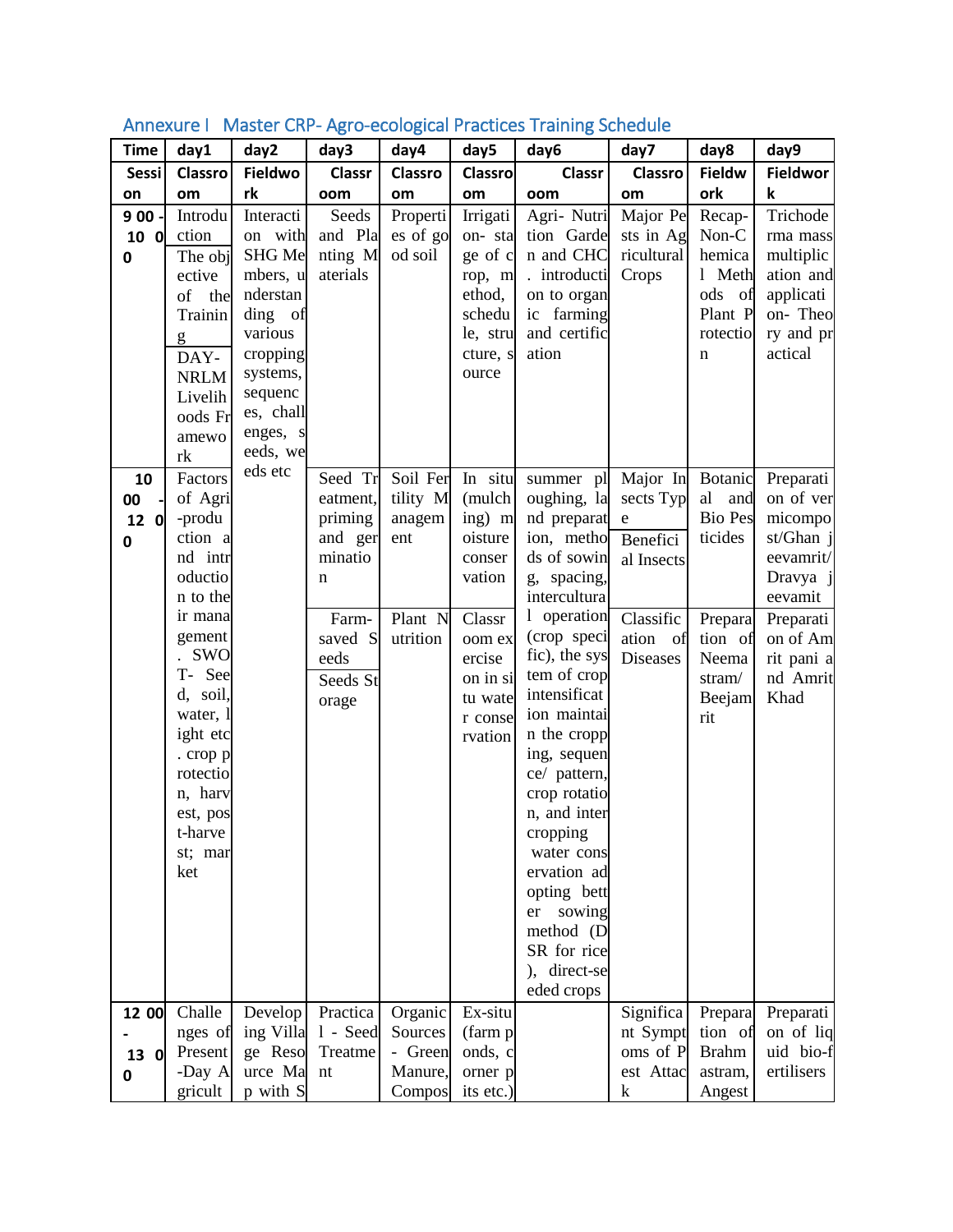|                    | ure                                                                                       | HG Wo<br>men                                                                            |                                                                                                                | t, Biofer<br>tilizers                                                                   | water c<br>onserv<br>ation                                                         |                                                                                                    |                                                                              | ram                 |                                 |
|--------------------|-------------------------------------------------------------------------------------------|-----------------------------------------------------------------------------------------|----------------------------------------------------------------------------------------------------------------|-----------------------------------------------------------------------------------------|------------------------------------------------------------------------------------|----------------------------------------------------------------------------------------------------|------------------------------------------------------------------------------|---------------------|---------------------------------|
| 14 00<br>15 0<br>0 | Intro<br>duction<br>to Agro<br>ecolog<br>y                                                | <b>HH</b> Inter<br>view on<br>assessin<br>g Liveli<br>hoods as<br>sets, SW<br><b>OT</b> | Fundam<br>entals of<br>Soil Sci<br>ences                                                                       | Preparat<br>ion of N<br><b>ADEP</b><br>Compos<br>t, Vermi<br>compos<br>t                | Classr<br>oom ex<br>ercise<br>on ex-s<br>itu wat<br>er cons<br>ervatio<br>n        | Harvesting<br>- Selection<br>of plants fo<br>r<br>seed scient<br>ific harvest<br>ing<br>proper sta | Tradition<br>al Crop P<br>rotection<br>Practices<br>and Chal<br>lenges       | Do                  | Azolla pr<br>oduction           |
| 15 00<br>16 0<br>0 | Princip<br>les<br>of<br>Agro-e<br>cology                                                  | Presenta<br>tion of S<br>WOT of<br>each HH<br>/village                                  | Physical<br>, Chemi<br>cal and<br>Biologic<br>al Prope<br>rties of<br>Soil                                     | Preparat<br>ion of J<br>eevamri<br>t,<br>Ghanaj<br>eevamri<br>$\mathbf{t}$              | Rainfe<br>d Farm<br>ing and<br>Water<br>Harves<br>ting                             | ge of harve<br>sting reduct<br>ion of wast<br>age throug<br>h proper ha<br>ndling                  | Agro-eco Nutrien<br>logical P t Sensit<br>ractices o<br>f<br>Pest<br>Control | ive Agr<br>iculture | green fod<br>der techn<br>ology |
| 16 00<br>17 O<br>0 | Weathe<br>r, Clim<br>ate, Ma<br>jor Soil<br>Types i<br>n India<br>Croppi<br>ng Syst<br>em |                                                                                         | Maintai<br>ning the<br>soil pro<br>perties (<br>minimu<br>m tillag<br>e, organ<br>ic matte<br>r, moist<br>ure) | Proble<br>matic S<br>oil and<br>Reclam<br>ation                                         | Efficie<br>nt Irrig<br>ation T<br>echniq<br>ues (fie<br>ld struc<br>ture etc<br>.) | Maintainin<br>g the storag<br>e parameter<br>S                                                     | Mechani<br>cal<br>and<br>Agrono<br>mic Cont<br>rol Meth<br>ods               | Do                  | Final exa<br>m                  |
| 17 00<br>18 0<br>0 | Croppi<br>ng Patt<br>ern, Cr<br>op Rot<br>ation,<br>Weeds<br>and Bi<br>odivers<br>ity     | Analysi<br>ng MIP<br>from Liv<br>elihoods<br>Lens                                       | Soil Mo<br>isture                                                                                              | Soil Sa<br>mpling<br>for Soil<br>Testing,<br>Interpre<br>ting Soi<br>1 Test R<br>esults | Soil an<br>d Wate<br>r Erosi<br>on and<br>Conser<br>vation<br>Structu<br>res       | Agro-forest<br>ry                                                                                  | Biologic<br>al Contro<br>1                                                   | Do                  | Valedict<br>ory sessi<br>on     |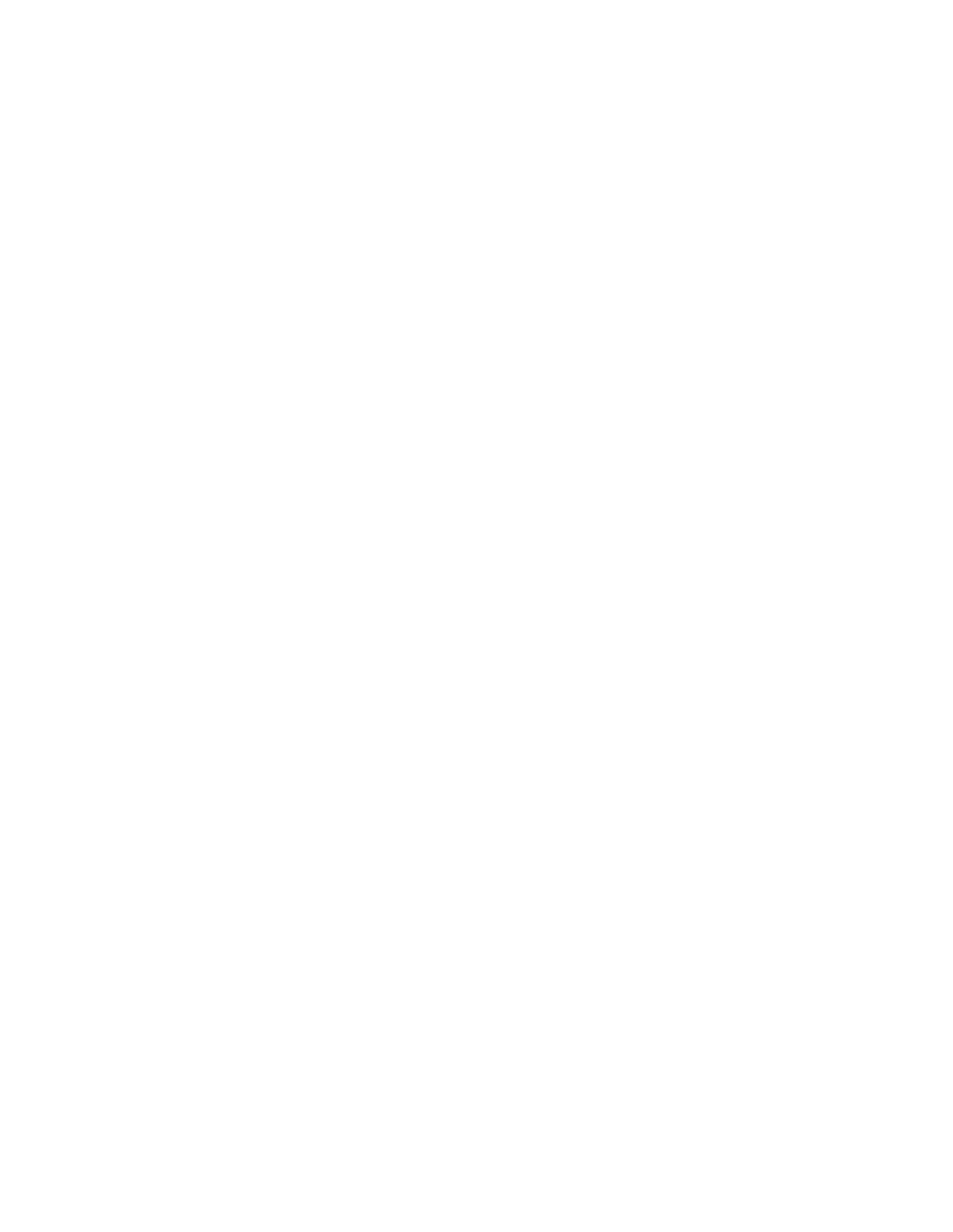## Annexure-II Master CRP-AEP briefing format

| <b>Briefing Format</b> |                                                                          |  |  |  |  |  |  |  |
|------------------------|--------------------------------------------------------------------------|--|--|--|--|--|--|--|
|                        | During briefing meeting following will be provided to the Master CRP-AEP |  |  |  |  |  |  |  |
| S. No.                 | Particulars                                                              |  |  |  |  |  |  |  |
| 1                      | List of 2 villages along with village profile                            |  |  |  |  |  |  |  |
| $\overline{2}$         | List of SHGs with details                                                |  |  |  |  |  |  |  |
| 3                      | List of Selected Mahila Kisan along with their baseline / Kisan Card     |  |  |  |  |  |  |  |
| 4                      | Name and Contact numbers of Key persons of the village (Pradhan,         |  |  |  |  |  |  |  |
|                        | School Teacher, Ang Anwari Worker etc.)                                  |  |  |  |  |  |  |  |
| 5                      | Name and Contact numbers of internal i-CRP and Master CRP                |  |  |  |  |  |  |  |
| 6                      | Copy of Letter to Village Pradhan, Local Police Station, Women and       |  |  |  |  |  |  |  |
|                        | Child Development Department and other line Departments regarding        |  |  |  |  |  |  |  |
|                        | <b>Master CRP Drive</b>                                                  |  |  |  |  |  |  |  |
| 7                      | Details of place of lodging of Master CRP                                |  |  |  |  |  |  |  |
| 8                      | Demonstration Material (Seed, Vegetable Mini Kit etc.) if required       |  |  |  |  |  |  |  |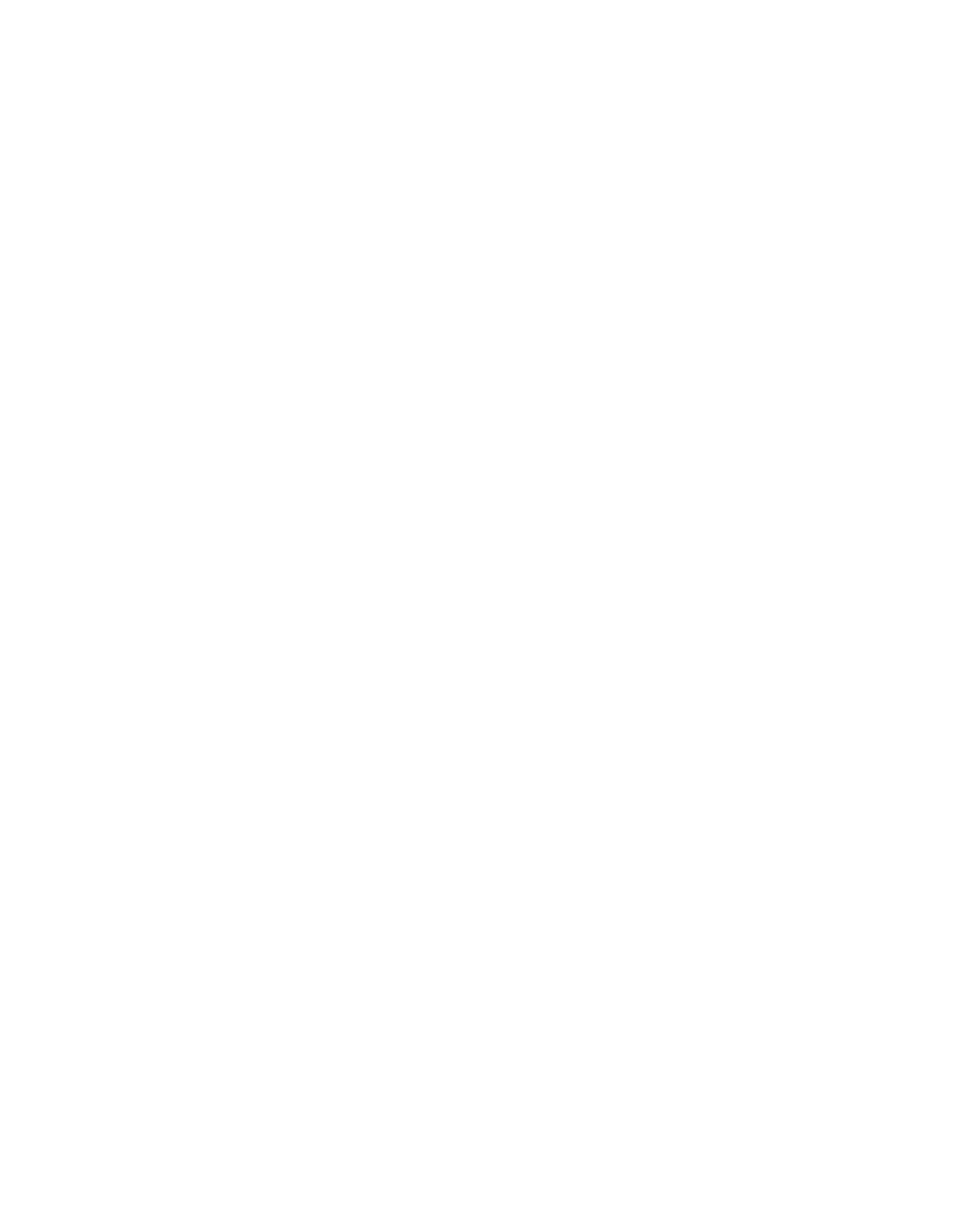## Annexure-III Master CRP-AEP reporting format during debriefing

| S.<br><b>No</b> | Distri<br><sub>ct</sub><br>Name<br>of SH<br>G | Name<br>of Ma<br>hila<br>Kisaa<br>$\mathbf n$ | Bloc<br>$\bf k$<br>Land<br>Holdi<br>ng(A)<br>cre) | .<br>Soil S<br>ample<br>Collec<br>tion fo<br>Soil<br>r<br>Testin<br>g | Villag<br>e<br>Sum<br>mer D<br>eep Pl<br>oughi<br>ng | .<br>Compost<br>ing (NA<br>DEP, B<br>HU-NA<br>DEP, Ve<br>rmi Com<br>post) | Number<br>of SHGs<br>Seed Tre<br>atment/<br>Priming/<br>Seed Ger<br>mination<br>test | System<br>of Cro<br>p Inten<br>sificati<br><sub>on</sub> | Integr<br>ated N<br>utrient<br>Mana<br>gemen<br>$t$ (Gre<br>en Ma<br>nuring<br>, Amri<br>t Pani) | Integrate<br>d Pest M<br>anageme<br>nt (Bio P<br>esticide) |
|-----------------|-----------------------------------------------|-----------------------------------------------|---------------------------------------------------|-----------------------------------------------------------------------|------------------------------------------------------|---------------------------------------------------------------------------|--------------------------------------------------------------------------------------|----------------------------------------------------------|--------------------------------------------------------------------------------------------------|------------------------------------------------------------|
|                 | 2                                             | 3                                             | 4                                                 | 5                                                                     | 6                                                    | 7                                                                         | 8                                                                                    | 9                                                        | 10                                                                                               | 11                                                         |

### Master CRP-AEP Reporting Format during debriefing

|                               | RP                                                                       | Name of Master C                                                                              |                                |                                                          |                                      |                                    |                                |                   |                                     |               |
|-------------------------------|--------------------------------------------------------------------------|-----------------------------------------------------------------------------------------------|--------------------------------|----------------------------------------------------------|--------------------------------------|------------------------------------|--------------------------------|-------------------|-------------------------------------|---------------|
| Irrigatio<br>n Manag<br>ement | Inter Cr<br>opping/<br>Mix Cr<br>opping/<br>Multi-L<br>ayer cro<br>pping | Use of Fa<br>rm Imple<br>ments (W)<br>eeding, Pl<br>anting, H<br>arvesting,<br>Threshin<br>g) | Crop<br>Cutti<br>ng M<br>ethod | Com<br>merci<br>al Ve<br>getabl<br>e Cult<br>ivatio<br>n | Scienti<br>fic Gra<br>in Stor<br>age | Hortic<br>ulture<br>Planta<br>tion | Fodde<br>r Dev<br>elopm<br>ent | Az<br>olla<br>Pit | Aajeev<br>ika Pos<br>han Va<br>tika | Sign<br>ature |
| 12                            | 13                                                                       | 14                                                                                            | 15                             | 16                                                       | 17                                   | 18                                 | 19                             | 20                | 21                                  | 22            |
|                               |                                                                          |                                                                                               |                                |                                                          |                                      |                                    |                                |                   |                                     |               |
|                               |                                                                          |                                                                                               |                                |                                                          |                                      |                                    |                                |                   |                                     |               |
|                               |                                                                          |                                                                                               |                                |                                                          |                                      |                                    |                                |                   |                                     |               |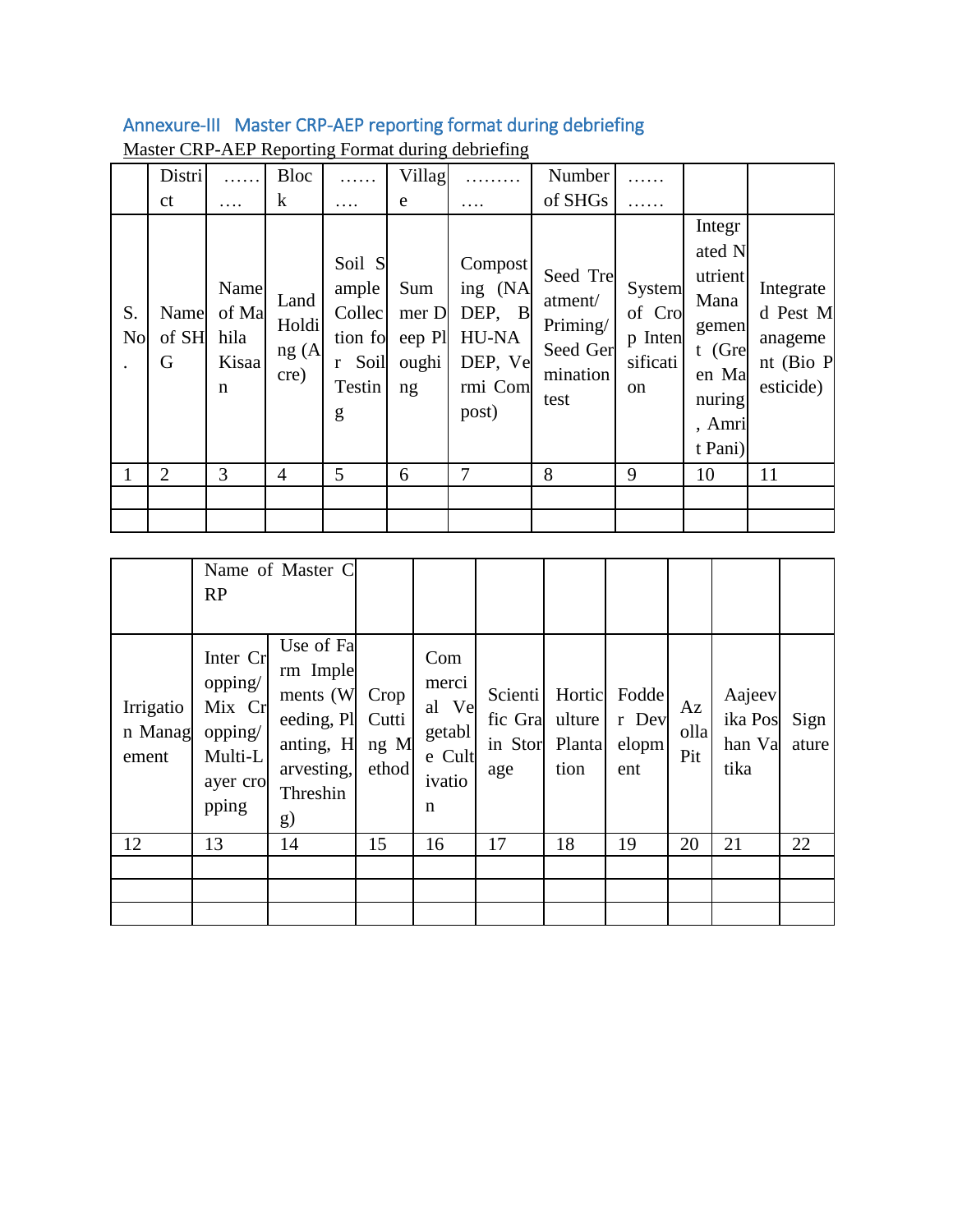### Annexure-IV Memorandum of Understanding (MoU)

This MoU for providing technical assistance and implementation support in the area of Agroecological practices with a special focus on capacity building of community, project staff , community cadre and other stakeholders is entered into and made effective as of ……………..day of …..20…

### **BETWEEN**

The …………………. State Rural Livelihoods Mission …………………………………………………………………………….represented by State Mission Director, which shall mean and include its successors and permitted assigns) shall be known as First Party.

### **AND**

| <b>State</b> | Rural                                                                  | Livelihood | Mission, |
|--------------|------------------------------------------------------------------------|------------|----------|
|              | represented by State Mission Director, shall be known as Second Party. |            |          |

…….SRLM and ………… SRLM are hereinafter collectively referred to as "Parties" and individually as "Party"

### **WHEREAS**

The objective of the MoU is to strengthen the implementation capacity of ……SRLM by arranging technical assistance and implementation support from …….SRLM, which has significant experience and expertise in promoting Agro-ecological Practices (AEPs). The MoU is expected to facilitate flow of experienced Master CRP (Master Community Resource Person) and Professional Resource Persons(PRP).

### NOW THIS MEMORANDUM OF UNDERSTANDING WITNESSES AS FOLLOWS

### **1. Scope of the Memorandum of Understanding (MoU)**

The broad scopes of MoU include;

a. Training and developing capacity of……………. SRLM staff, Community Professionals and other stakeholders like district officials etc. on agro-ecological practices.

I. Induction trainings and Immersion,

II. Learning and exposure visits,

III. Interaction with community institutions, community cadres, CRPs and Livelihood Experts,

IV. Any other method deemed fit by both the parties.

b. Developing/improvising knowledge management and learning system of …..SRLM which includes,

I. Training needs assessment and formulating training plans,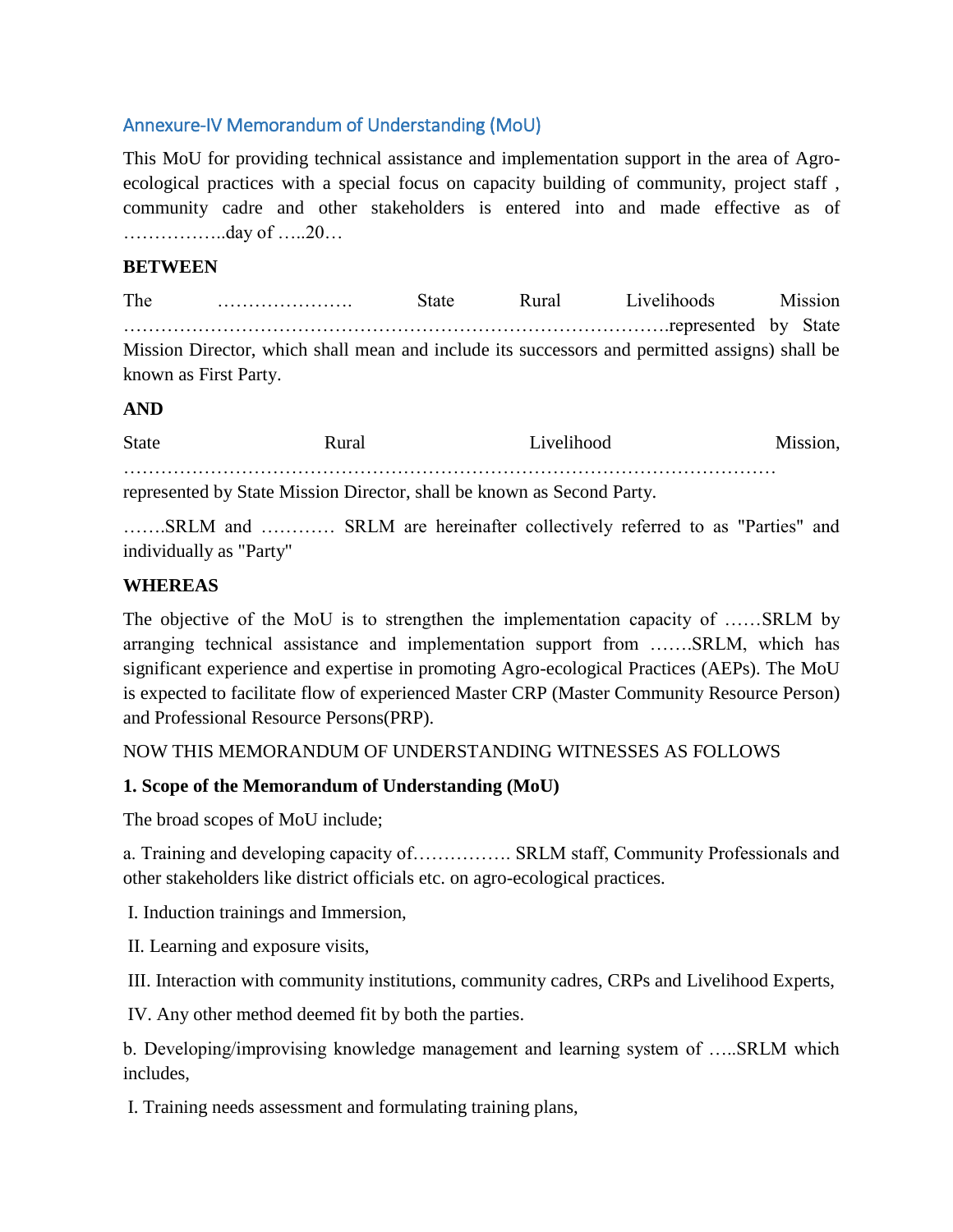II. Capacity building tool kits including training modules, case studies, training materials etc.

- III. Training of trainers and other resource persons.
- c. Developing best practice sites and immersion locations within ……SRLM intervention areas
- d. Implementation support in specific activities/locations
- I. Mobilization of SHG member in Farmer Field School.
- II. Livelihood intervention, Formation of Livelihood collectives, etc.
- III. Deployment of at least one PRP per Block

### **2. Key activities / tasks of the MoU.**

As indicated in the scope of MoU following are the key activities envisage as under

a) Immersion, induction and training of …..SRLM (User State) project staff (all levels) in ….. SRLM (Resource State) project area.

b) Training needs assessment for cadres/staff and execution with the help of teams.

c) Deployment of experienced Master CRP teams and livelihood Experts.

d) Assistance in designing customised training modules for …….SRLM (User State) staff.

e) Developing demonstration plots for agricultural intervention

- f) Identification and training of i-CRPs.
- g) Other activities/services as per mutual consent and requirement of SRLM (User State)

h) Demonstrating the Non Pesticide Management and other technical protocols.

### **3. Implementation arrangement**

Both the SRLM will nominate SPM- Livelihood as Nodal Person for execution of the MoU.

### **4. Roles and responsibility of each SRLM**

### **4.1 ………. SRLM (Resource State)**

- a. Conduct Training/Immersion and exposure to the State Level/District Level/Block Level team, Community Cadres and any other stakeholder of …..SRLM (User State) for at least 3 to 15 days (as per requirement/module) to familiarise them with new techniques and approaches of agriculture.
- b. Deployment of Professional Resource Person at least one per Block.
- c. Deployment of Master Community Resource Person (Master CRP) team in …….. Blocks @ 2 Master CRPs / 4 villages
- d. SRLM will conduct start-up/briefing and debriefing/feedback meetings of Master CRP teams before and after rounds to assess their work and train them for the next round to achieve the outcomes. Provide schedule and calendar for Master CRP drives with day wise action plan.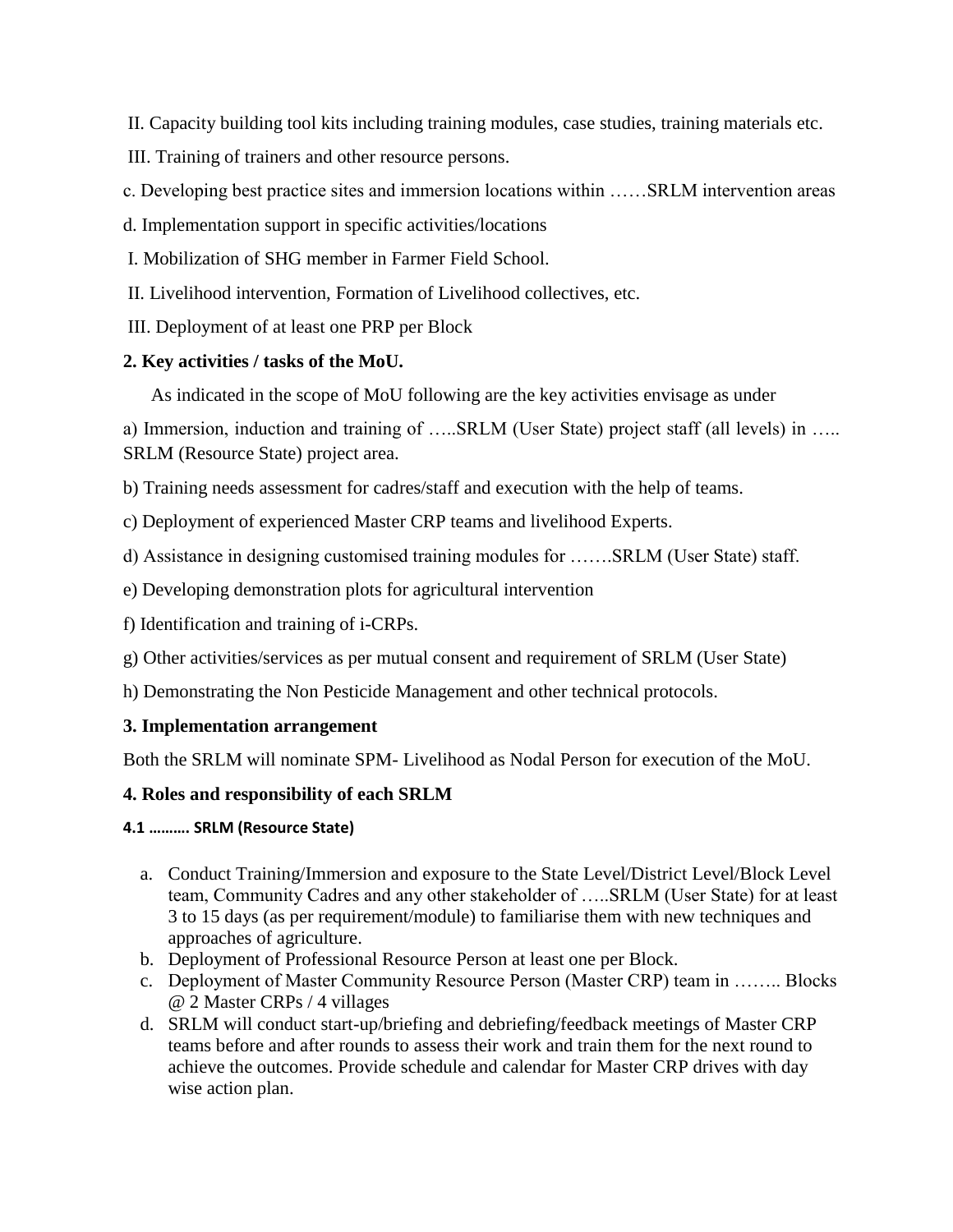- e. Attend joint review meetings conducted by …..SRLM (User State) once in three months/ when requested.
- f. Assist in monitoring the block progress and assess the outputs on the agricultural productivity and Master CRP strategy.
- g. Designated CLF/VO shall make payments to the Master CRPs as per the approved rates after completion of each round.

### **4.2 ……SRLM (User State)**

- a. ……SRLM (User State) will provide facilitation support in identified Blocks/ clusters.
- b. ……SRLM (User State) will send the officials/staff/Community Cadre to …. SRLM (Resource State) for immersion/training and exposure as per the Calendar (agreed action Plan and schedule).
- c. …… SRLM (User State) will provide/share the travel plan, list of trainees/participants (State level/District/Block level staff/Community cadre/and other stakeholders if any) for Village immersion/training and exposure as required (on 3-15 day module as applicable).
- d. ……SRLM in consultation with …. SRLM (Resource State) will divide the Blocks into clusters for operational convenience. Each such cluster will be termed as 'Operational Area' and conduct the preliminary scoping of the area for social mobilisation and fix the village for Master CRP mobilisation and share the scoping report with …. SRLM (Resource State).
- e. The…… SRLM will ensure a dedicated livelihood staff to support Master CRPs at the block level during the entire drives and shall also ensure suitable lodging arrangements for Master CRPs in the same village/or within walking range where social mobilisation has to be conducted. If the same has not been provided the suitable transportation facility must be ensured.
- f. The…… SRLM shall recruit a dedicated staff/YP at State level to monitor Master CRP drive and coordinate the activities between two SRLMs.
- g. The…… SRLM shall comply with the entire prerequisite preparation before initiating an Master CRP drive at concern Operation Area i.e. Scoping, staff deployment and designating special official for specific Block.
- h. The ……SRLM shall conduct one start-up/briefing session with all Master CRPs, before entering the Block.
- i. The ……SRLM shall conduct feedback meetings/debriefing session with all Master CRPs after every round for review of work by Master CRPs to monitor outputs as planned.
- j. The ……SRLM will arrange for monthly payment of Honorarium and allowances/Emoluments'/ Benefits to PRPs in consultation with ……SRLM (Resource State)
- k. The ……SRLM shall make all logistics arrangements for the trainings to cadres/staff through Livelihood Experts.
- l. The ……SRLM shall not divert the deployed staff and CRPs working in the Selected Blocks for any other purposes and areas.
- m. SRLM to prepare an overall action plan for the targeted Block.

### **Expected Outputs of 12 Months in Block**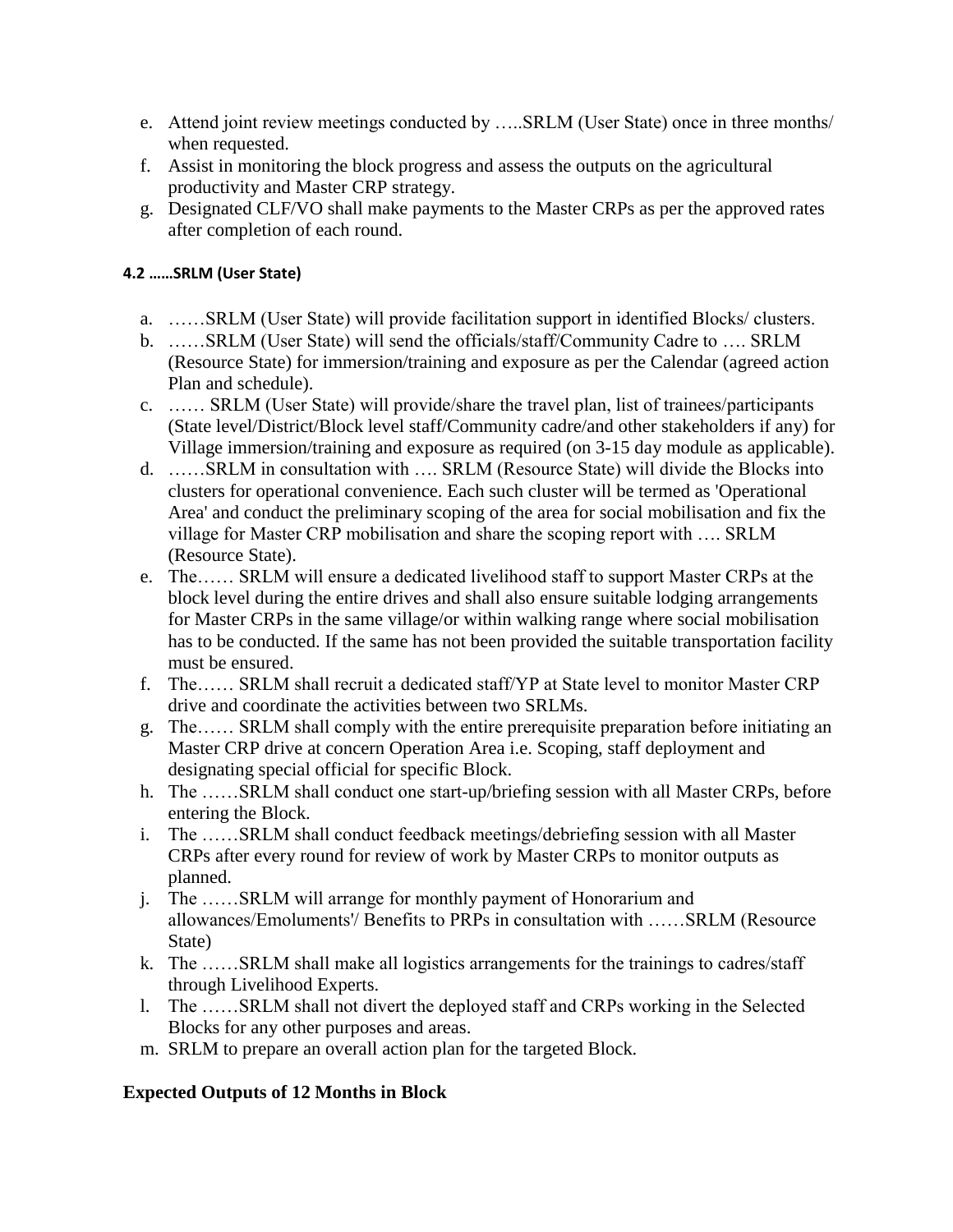|                | Number of districts and Blocks covered                                                            | DistrictsBlocks                                           |
|----------------|---------------------------------------------------------------------------------------------------|-----------------------------------------------------------|
|                | Number of Clusters covered                                                                        | clusters                                                  |
| $\overline{2}$ | Immersion and training of staff                                                                   | Block staff,  district staff<br>and  State Mission Staffs |
| 3              | Number of Mahila Kisan (Households) mobilised who<br>are already SHG members                      | Mahila Kisan/Household                                    |
| $\overline{4}$ | Number of Villages identified, scoped by SRLM<br>and intervened by Master CRP team.               | $\ldots$ Villages                                         |
| 5              | Number of Krishi Path Shala to be formed                                                          | Krishi Path Shala                                         |
| 6              | Immersion and exposure to community cadres                                                        | Mahila Kisans                                             |
| $\overline{7}$ | Number of Active Mahila Kisan/Pragati Sheel Mahila<br>Kisan identified and trained to become CPRs | Mahila Kisan                                              |
| 8              | Demonstration plots for various Agro-ecological<br>practices.                                     | units.                                                    |
| 9              | Yield assessment of those demonstration sites                                                     | $\dots\dots\dots$ units                                   |
| 10             | Support in filling of the Mahila Kisan card and their<br>profiling                                | Mahila Kisan                                              |
| 11             | Establishing Nutritional Gardens / Poshan Vatika at<br>household level                            | $\ldots$ units                                            |
| 12             | Orientation to Mahila Kisan on water Conservation<br>measures                                     | All identified households                                 |

### **6 . Duration of MoU**

The outputs of this MoU are calculated for 12 months starting from …………… till …………. Any possible extension of the MoU period/assignment will be based on the field requirement and achievement of the expected outputs and subject to ….SRLM (User State) Annual Action Plan approval by Government of India. Any Extension under this MoU may be amended by mutual consent/written agreement by both the parties through exchange of letters and that shall be treated as part of the MoU.

### **7. Review and reporting mechanism**

**a.** …… SRLM and ……..SRLM will jointly review the performance quarterly as per the indicators of the expected output. The performance of the Master CRPs has to be measured at the end of each round jointly by both SRLMs .A committee or official will be nominated by State Mission Director (SMD)/Chief Executive Officer (CEO) of both the SRLMs for the review program.

a. The …. SRLM (Resource State) shall submit to the ……SRLM (User State) the following reports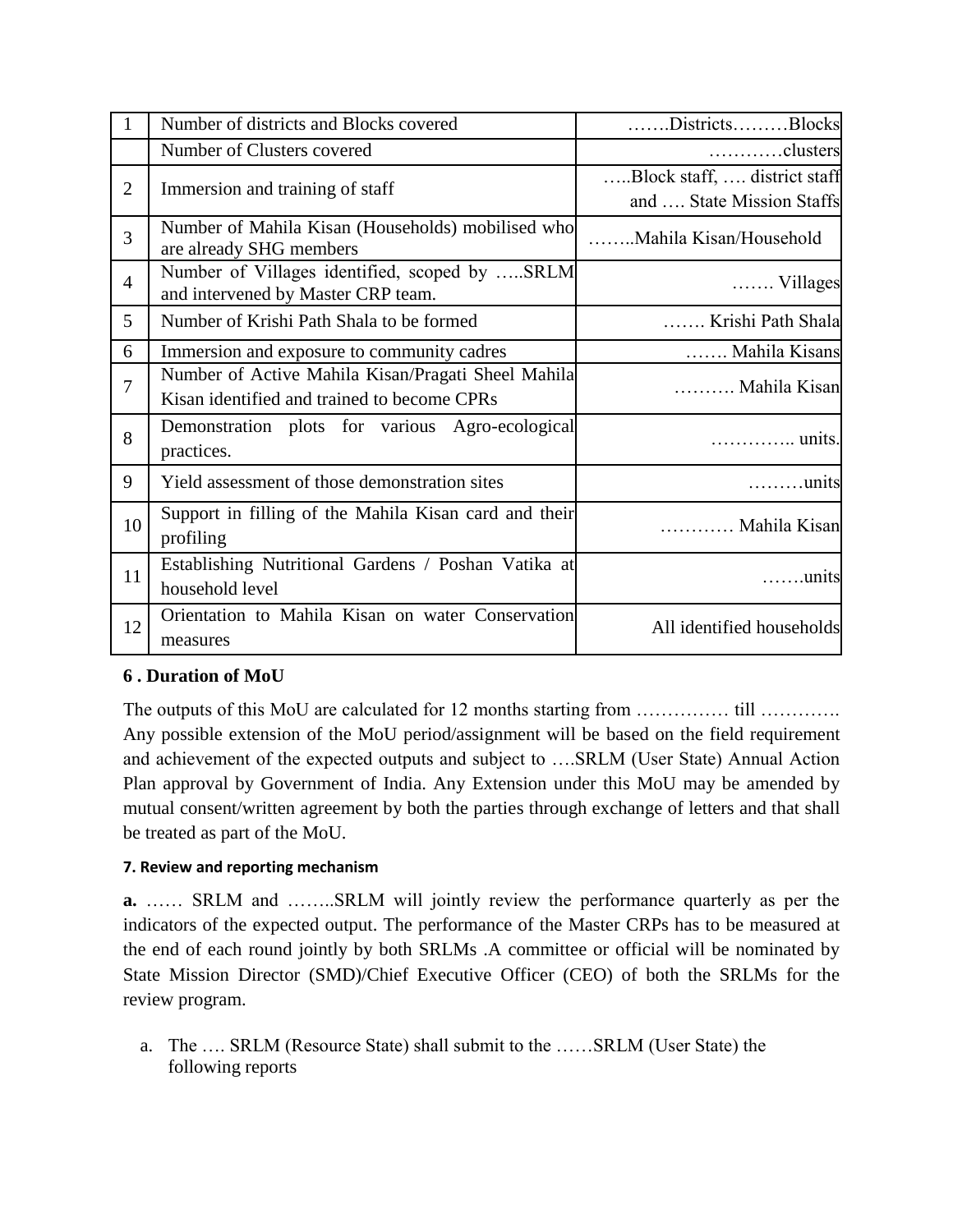- I. Half yearly/quarterly action plan with detailed calendar of activities and implementation arrangements.
- II. Activity Completion Report will be submitted on quarterly basis with proposed detailed plan and changes for the next quarter if any.
- b. State Mission Director of …..SRLM (User State) shall be responsible for review and monitoring of progress. The Review committee may be constituted at various levels to monitor the progress and interact with …… SRLM (Resource State). The State Mission Director …SRLM or his nominee will be the Chairperson of the committee and the committee will include State/district team leader and other experts from NMMU.
- c. There will be Joint reviews by the State Mission Director of SRLMs on yearly basis at a location mutually decided. Any deviation in the programme under MoU implementation will be identified in the joint review meeting and suitable action may be taken up by each partner to rectify the deviation.

### **8. Payment Condition/norms**

*a.* The total tentative cost of project under MoU between …….SRLM and …….SRLM for a period of twelve months is Rs **…………………………….**The detailed costs estimates/Budget is attached in the *"Annexure-1".*

*The budget has been worked out on an assumption of the activities as proposed in expected output, it may increase based on the actual activities conducted on mutual consent of the*  parties. In that case the prescribed unit cost of the budget would be considered for *adjustment/payment.* 

- a. The …..SRLM (User State) will pay all the cost to ….SRLM (Resource State) or to an agency nominated / approved by …….SRLM (Resource State) as per the agreed budgets. This will broadly include
	- I. Honorarium to Master CRPs
	- II. Honorarium of Professional Resource Person
	- III. Travel, lodging, boarding expenses etc. incurred as per the agreed budgets/norms.
	- IV. Other expenses like training, Immersion, exposure, material development, etc. as per the agreed budget and norms.
- b. Payment against the support of Livelihood expert will be paid from ……SRLM after reviewing their work.
- c. Payment Mechanism
	- I. Payments will be made to ……….. SRLM or to an agency nominated / approved by …….SRLM (Resource State) as per the agreed budgets, based on the invoices raised by them supported by detailed Statements showing the resources (including Human Resource Costs, etc.) deployed and the actual expenses incurred.
	- II. Before claiming the final instalment, DAY-SRLM will ensure Submission of all financial documents like Utilisation Certificates (UCs), Audit Reports issued by the Chartered Accountant (CA), etc.
- d. Accounts and Audit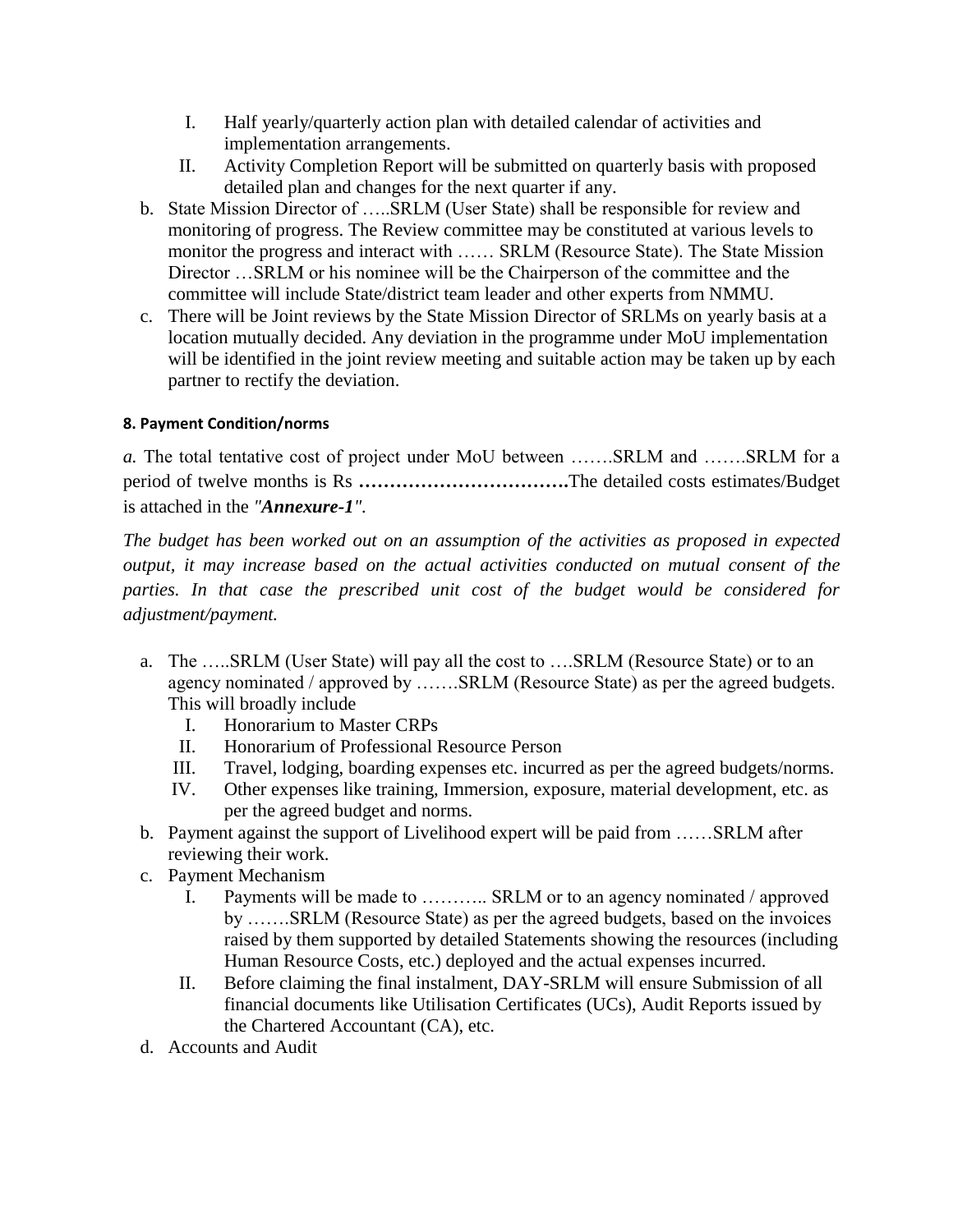I. …..SRLM will provide an audit certificate by the Chartered Accountants each year and/or before the release of the final instalment confirming the actual expenditures charged under the MoU.

### **9. Force Majeure**

### **Definition**

For the purposes of this MoU, "Force Majeure" means and event which is beyond the reasonable control of a party, is not foreseeable, is unavoidable, and makes a party's performance of its obligation hereunder impossible or so impractical as reasonably to be considered impossible under the circumstances, and subject to those requirements, includes, but is not limit to, war, riots, civil disorder, earthquake, fire, explosion, storm, flood or other adverse weather condition, strikes, lockouts or other industrial action confiscation or any other action by Government agencies.

### **Force Majeure shall not include**

- i. any event which is cause by the negligence or intention action of a party or such party's Experts, Sub-consultants of agents or employees, nor
- ii. any event that a diligent party could reasonably have been expected to both consider at the time of the conclusion of this MoU and avoid or overcome in the carrying out of its obligations.
- iii. Force Majeure shall not include insufficiency of funds or failure to make any payment required.

### **No Breach of MoU**

The failure of a party to fulfil any of its obligation shall not be considered to be a breach of, or default under, this MoU in so far as such inability arises from an event of Force Majeure, Provided that the party affected by such an event has taken all reasonable precautions, due care and reasonable alternative measures, all with the objective of carrying out the terms and Condition of the MoU.

### **Measures to be taken**

- a. A Party affected by an event of force Majeure shall continue to perform its obligations under the MoU is as far as reasonably practical, and shall take all reasonable measures to minimise the consequences of any event of Force Majeure.
- b. A Party affected by and event of Force Majeure shall notify the other party of such event as soon as possible, and in any cases not later than fourteen (14) calendar days following the occurrence of such event, providing evidence of the nature and cause of such event, and shall similarly give written notice of the restoration of normal conditions as soon as possible.
- c. Any period within which a party shall, pursuant to this MoU, complete any action or task, shall be extended for a period equal to the time during which such party was unable to perform such action as a result of Force Majeure.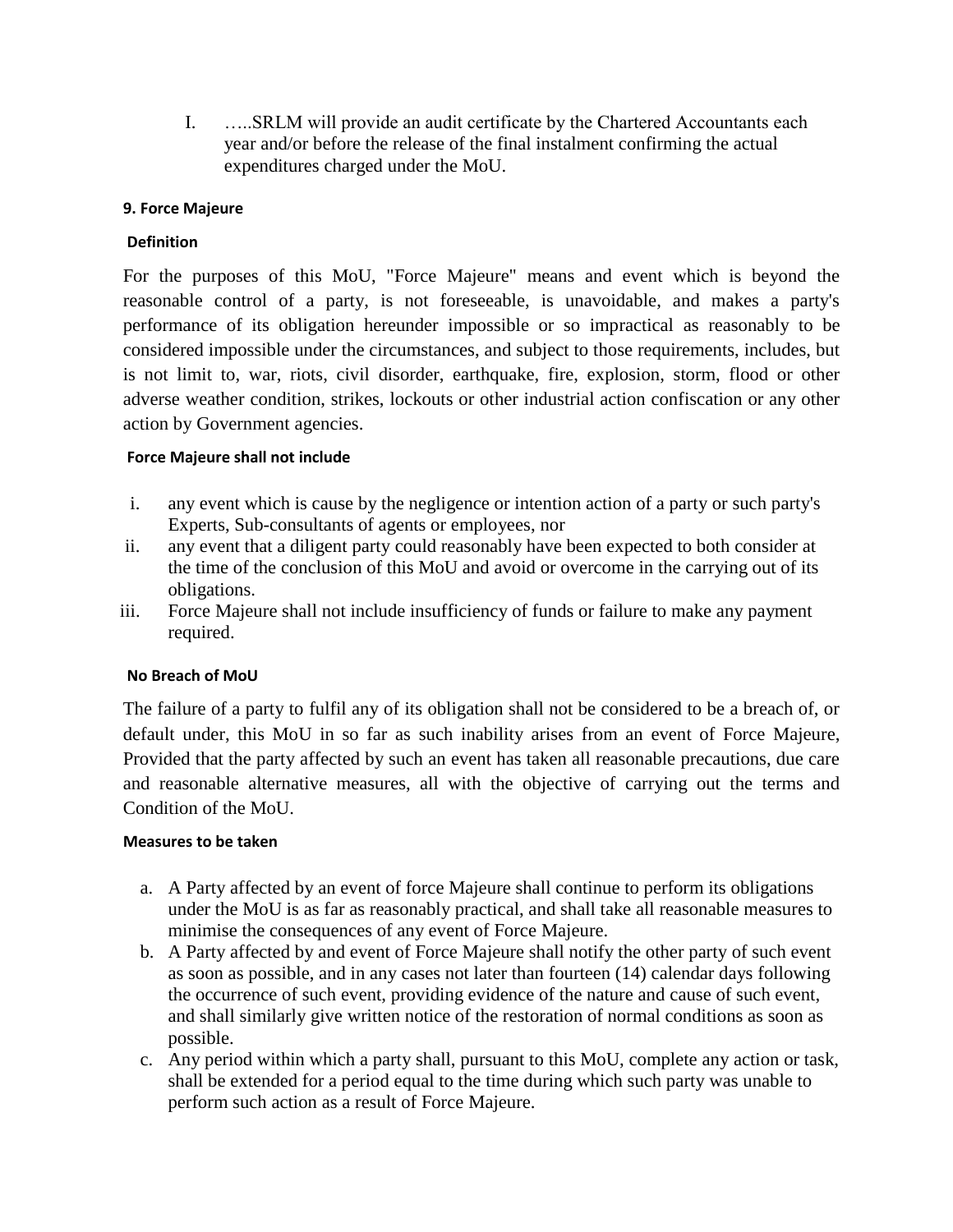- d. During the period of their inability to perform the Services as a result of an event of Force Majeure, the partner, upon instructions by the SRLM shall either
	- i. Demobilise, in which case the Partner shall be reimbursed for additional costs they reasonably and necessarily incurred, and , if required by the SRLM, in reactivating the Services; or
	- ii. Continue with the Services to the extent reasonably possible, in which case the partner shall continue to be paid under the terms of this MoU and be reimbursed for additional costs reasonably and necessarily incurred on mutual agreement.

### **10. Termination**

- a. Either Party may terminate this MoU with serving a written notice of 30 days subject to provisions as below
- b. Payment upon Termination Upon termination of this MoU, the ……..SRLM shall make the following payments -
- I. Payment by ……SRLM to …….SRLM for all such services satisfactorily performed prior to the effective date of termination, and reimbursable expenditures for expenditures actually incurred prior to the effective date of termination and
- II. Payment by …..SRLM to all the deployed staff/cadre providing services
- III. …… SRLM (Resource State) to settle all accounts that may be treated as advances before termination of the agreement.

### **11. Amendments**

- a. The conditions under this MoU may be amended by mutual consent/written agreement by both the parties through exchange of letters and that shall be treated as part of the MoU. Any amendment will be without prejudice to any rights or obligation incurred under this MoU or supplementary agreement there to be reached pursuant prior to the effective date of such amendment.
- b. For any other services required and which is beyond the mentioned conditions in the present MoU may be availed by mutual consent/written agreement by both the parties through exchange of letters.

### **13. Dispute Resolution**

Any dispute over the interpretation or applicable of any provisions herein contained will be settled amicably through consultation.

This deed of Memorandum of Understanding is being executed and signed by the respective parties at on this ………….., 20…. in the presence of the witness here in under

For the …….SRLM for the …….SRLM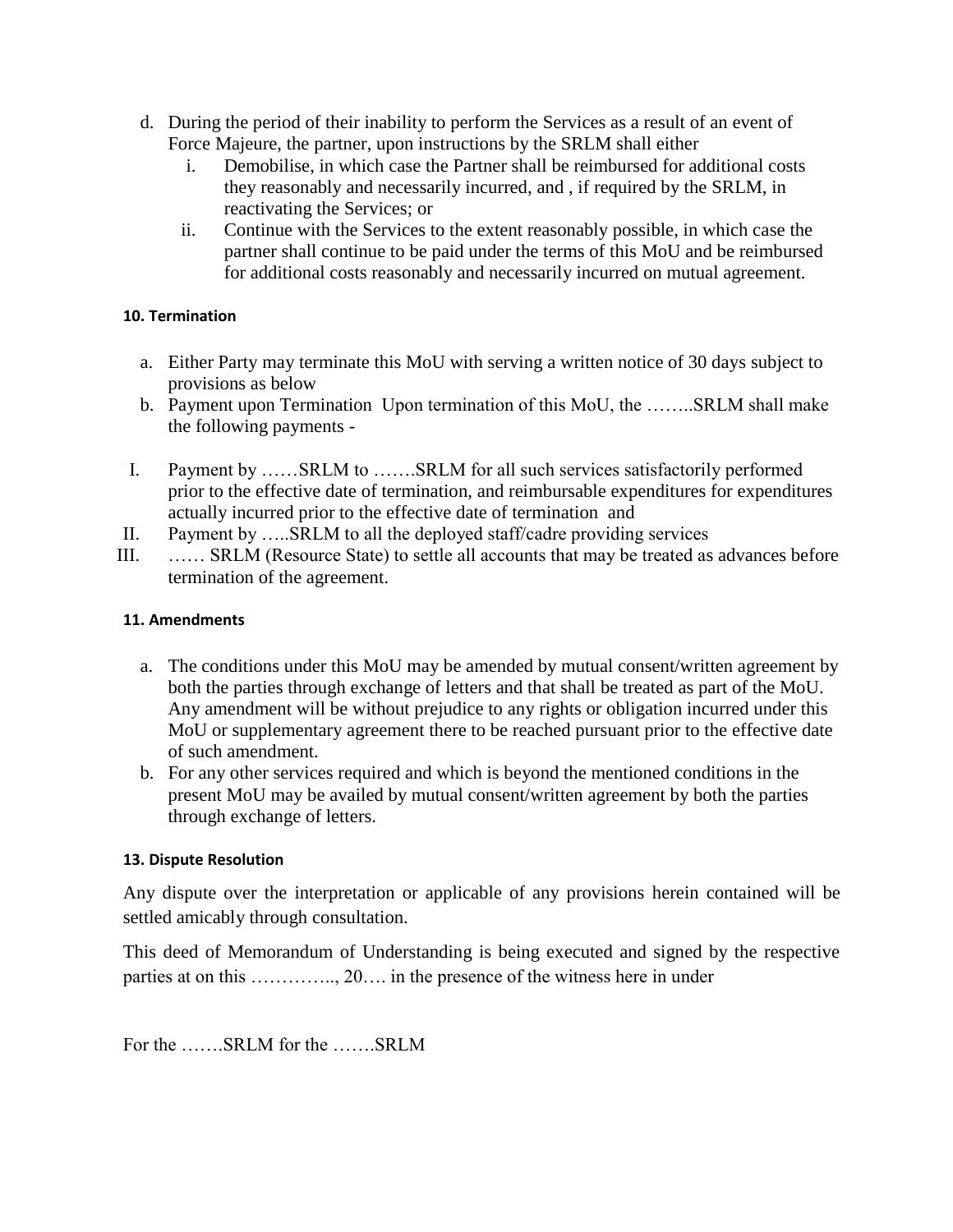Signature

1. Witness 1. Witness

2. Witness 2.Witness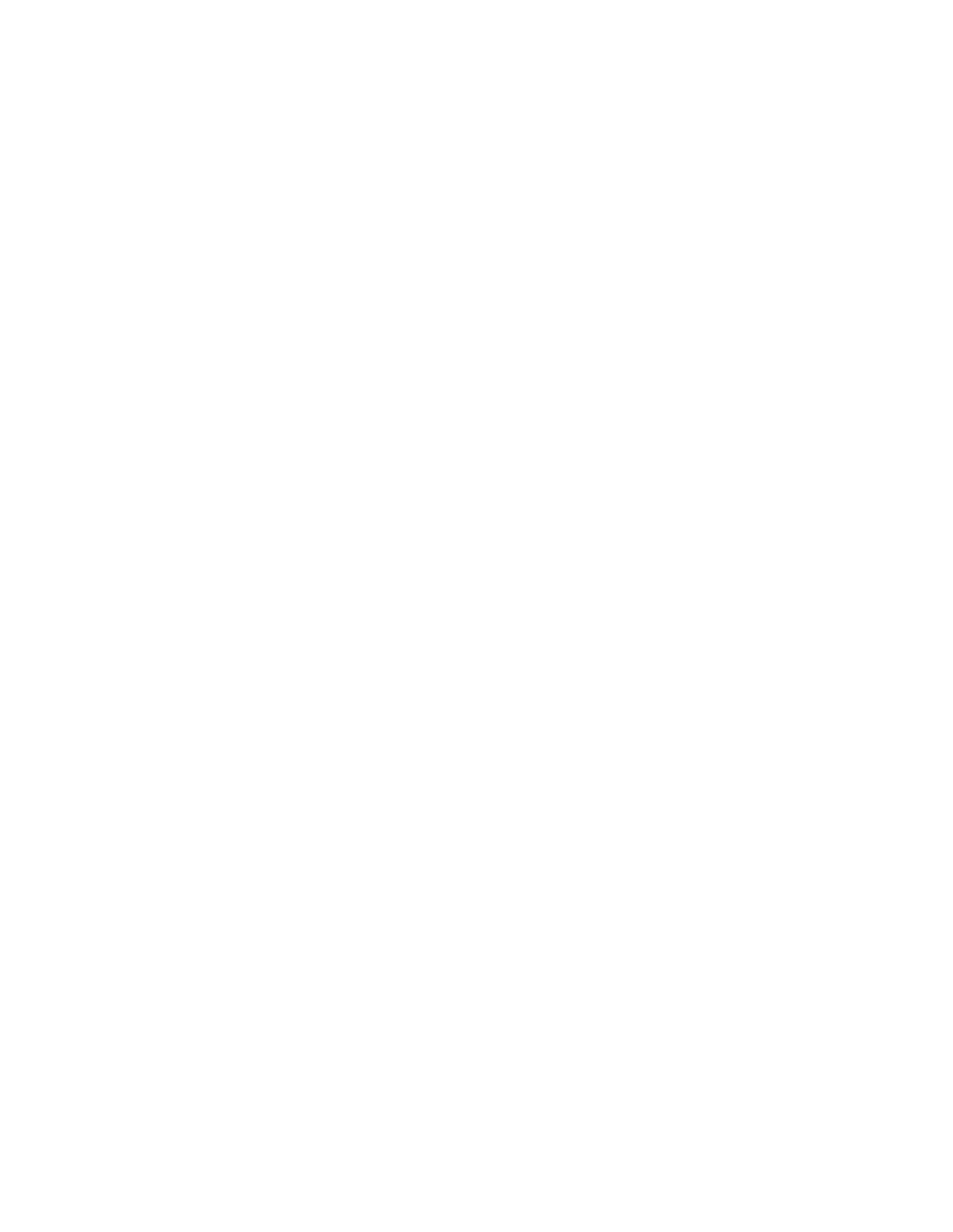| <b>Engagement</b><br><b>Protocol</b> | Date                  | <b>Days</b><br>per<br>year | Day          |                    | <b>Activity / Process</b>                                                                                                                                                    | Output                                                                                                         |
|--------------------------------------|-----------------------|----------------------------|--------------|--------------------|------------------------------------------------------------------------------------------------------------------------------------------------------------------------------|----------------------------------------------------------------------------------------------------------------|
|                                      |                       |                            | $\mathbf{1}$ |                    | Briefing of CRPs, Village Entry and<br>interaction with CBOs                                                                                                                 | with<br>Familiarity<br>the<br>community                                                                        |
|                                      |                       |                            | 2            |                    | Meeting with SHGs/VO, Farm visit<br>and Interaction with Mahila Kisan<br>and farmers                                                                                         | Preparation of seasonal<br>activity Calendar                                                                   |
|                                      |                       |                            | 3            |                    | Awareness generation on Soil Health<br>Management Soil sample collection.                                                                                                    | Soil sample collection<br>of at least 50 HH per<br>Village                                                     |
|                                      |                       |                            | 4            |                    | Awareness generation on Soil Health<br>Management Soil testing- ATMA,<br>Kit,<br>Agri<br>Dept,<br><b>KVK</b><br>etc,<br>Interpretation of test result Green<br>Manuring etc. | At least 50 HH per<br>village adopted practice<br>at the end of one year                                       |
|                                      | 15<br>May -<br>4 June | 21                         | 5            |                    | Discussion/ on-field demonstration<br>on advantages of Summer Deep<br>Ploughing.                                                                                             | At least 50 HH per<br>village adopted practice<br>at the end of one year                                       |
|                                      |                       |                            | 6            | Village/           | Discussion on usefulness on custom<br>hiring Centre                                                                                                                          | Enhanced demand for<br>farm machineries from<br><b>CHC</b>                                                     |
| Pre-Season<br>(Kharif)               |                       |                            | 7            | $GP-1$             | Discussion on need for seed priming<br>and<br>seed<br>treatment;<br>on-field<br>demonstration of Seed treatment,<br>Seed germination test                                    | At least 50 HH per<br>will<br>village<br>adopt<br>practice of seed priming<br>and seed treatment in<br>Kharif. |
|                                      |                       |                            | 8            |                    | On-field<br>discussion<br>and<br>demonstration<br>organic<br>on<br>Composting                                                                                                | At least 50 HH per<br>will<br>village<br>adopt<br>practice<br>of<br>organic<br>composting                      |
|                                      |                       |                            | 9            |                    | Discussion on various field practice<br>based tips on critical inputs on<br>seasonal crops                                                                                   | At least 50 HH per<br>village adopted some of<br>the tips.                                                     |
|                                      |                       |                            | 10           |                    | Discussion<br>on-field<br>and<br>demonstration on various agricultural<br>practice/models to increase cash<br>income per unit land                                           | At least 50 HH per<br>village adopted at least<br>one of the models.                                           |
|                                      |                       |                            | 11           |                    | discussion<br>On-field<br>and<br>demonstration of Nutritional Garden<br>(kitchen garden)                                                                                     | Establishment<br>of<br>at<br>50<br>kitchen<br>least<br>$\sqrt{2}$<br>nutrition garden in each<br>village       |
|                                      |                       |                            | 12           | Village/<br>$GP-2$ | Briefing of CRPs, Village Entry and<br>interaction with CBOs                                                                                                                 | Familiarity<br>with<br>the<br>community                                                                        |
|                                      |                       |                            | 13           |                    | Meeting with SHGs/VO, Farm visit<br>and Interaction with Mahila Kisan<br>and farmers                                                                                         | Preparation of seasonal<br>activity Calendar                                                                   |
|                                      |                       |                            | 14           |                    | Awareness generation on Soil Health<br>Management Soil sample collection.                                                                                                    | Soil sample collection<br>of at least 50 HH per<br>Village                                                     |

**Annexure V Master CRP-AEPs practice schedule of 91 days**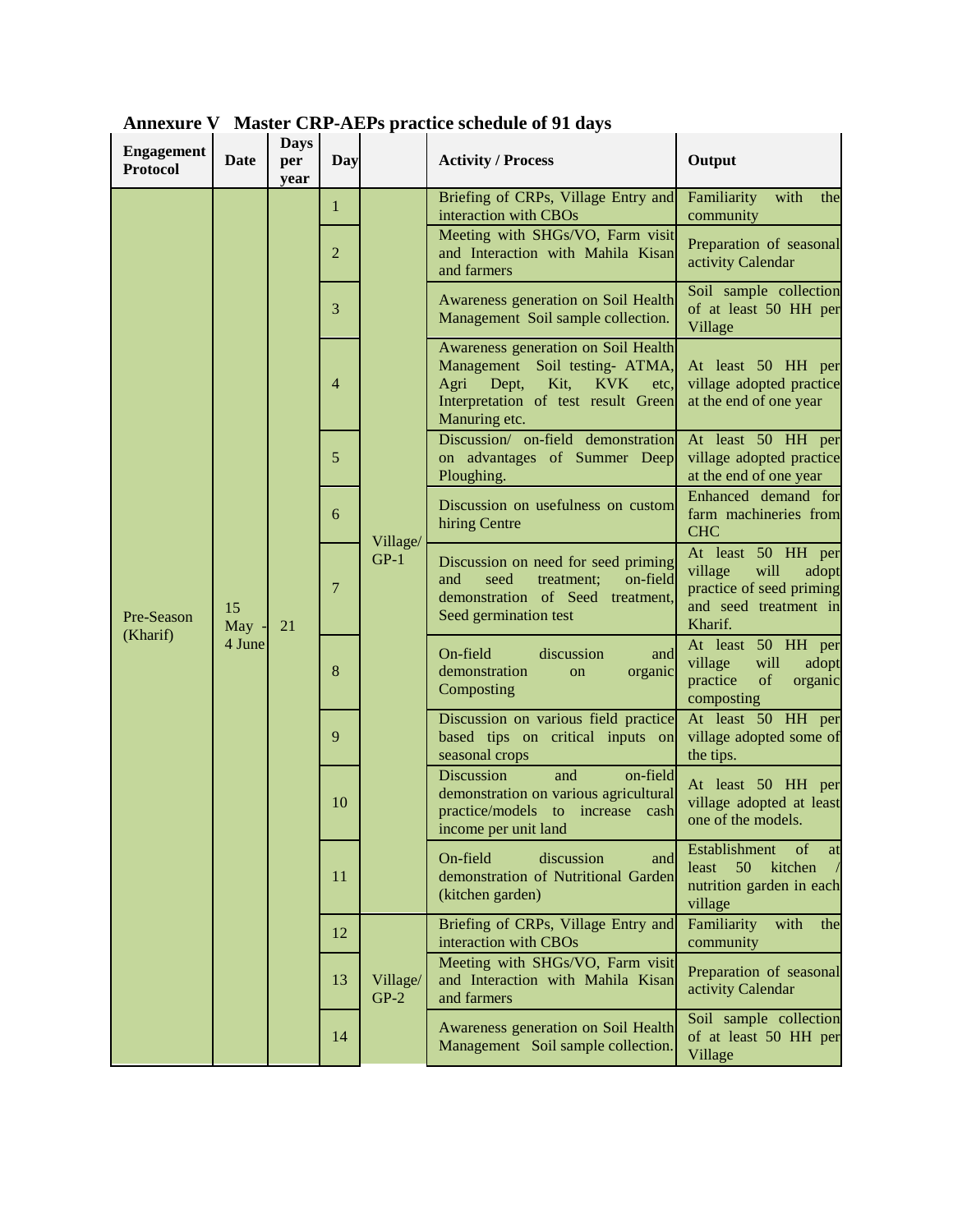|                        |                                              |                                  | 15 |                    | Awareness generation on Soil Health<br>Management Soil testing- ATMA,<br>Agri<br>Dept,<br>Kit,<br><b>KVK</b><br>etc.<br>Interpretation of test result Green<br>Manuring etc.                                                            | At least 50 HH per<br>village adopted practice<br>at the end of one year                                                                      |
|------------------------|----------------------------------------------|----------------------------------|----|--------------------|-----------------------------------------------------------------------------------------------------------------------------------------------------------------------------------------------------------------------------------------|-----------------------------------------------------------------------------------------------------------------------------------------------|
|                        |                                              |                                  | 16 |                    | Discussion/ on-field demonstration<br>on advantages of Summer Deep<br>Ploughing.                                                                                                                                                        | At least 50 HH per<br>village adopted practice<br>at the end of one year                                                                      |
|                        |                                              |                                  | 17 |                    | Discussion on usefulness on custom<br>hiring Centre                                                                                                                                                                                     | Enhanced demand for<br>farm machineries from<br><b>CHC</b>                                                                                    |
|                        |                                              |                                  | 18 |                    | Discussion on need for seed priming<br>seed<br>and<br>treatment;<br>on-field<br>demonstration of Seed treatment,<br>Seed germination test                                                                                               | At least 50 HH per<br>village<br>will<br>adopt<br>practice of seed priming<br>and seed treatment in<br>Kharif.                                |
|                        |                                              |                                  | 19 |                    | On-field<br>discussion<br>and<br>demonstration<br>organic<br>on<br>Composting                                                                                                                                                           | At least 50 HH per<br>will<br>village<br>adopt<br>practice<br>of<br>organic<br>composting                                                     |
|                        |                                              |                                  | 20 |                    | Discussion on various field practice<br>based tips on critical inputs on<br>seasonal<br>field<br>crops,<br>on<br>demonstration of nutrition garden,<br>demonstration of various models to<br>increase income from unit area of<br>land. | At least 50 HH per<br>village adopted some of<br>the<br>tips,<br>establish<br>nutrition garden and<br>adopt the model to<br>increase income.  |
|                        |                                              |                                  | 21 |                    | Consolidation recap, action plan for<br>i-CRPs, SRPs and farmers                                                                                                                                                                        | Action plan will be<br>carried out by the i-<br>farmers with<br>CRP <sub>s</sub><br>support from SRPs.                                        |
| Mid-Season<br>(Kharif) |                                              | 22<br>23<br>15<br>24<br>25<br>26 |    | Village/<br>$GP-1$ | Interaction with i-CRPs and farmers<br>on last drive activities, Feed Back,<br>Farmer Field Visit.                                                                                                                                      | Will visit at least 50<br>farm fields per village                                                                                             |
|                        | 15 <sub>th</sub><br>Aug<br>to<br>30th<br>Aug |                                  |    |                    | On field interaction on Insect pest<br>surveillance, threshold limit.                                                                                                                                                                   | At least 50 farmer per<br>village will be able to<br>identify pests and will<br>be able to take decision<br>based of thresh hold<br>limits.   |
|                        |                                              |                                  |    |                    | On field Identification of beneficial<br>insects their beneficial activities.                                                                                                                                                           | At least 50 farmer per<br>village will be able to<br>identify<br>beneficial<br>insects and understand<br>their role<br>in<br>pest<br>control. |
|                        |                                              |                                  |    |                    | demonstration<br><b>Training</b><br>and<br>on<br>preparation of Botanical extracts/ Bio<br>Pesticides.                                                                                                                                  | At least 50 farmers per<br>village will be able to<br>prepare<br>botanical<br>extracts of her own.                                            |
|                        |                                              |                                  |    |                    | Field Demonstration on use of<br>Botanical extracts/ Bio Pesticides.                                                                                                                                                                    | At least 50 HH per<br>village will start use of<br>extracts and reduce use<br>of chemicals in disease                                         |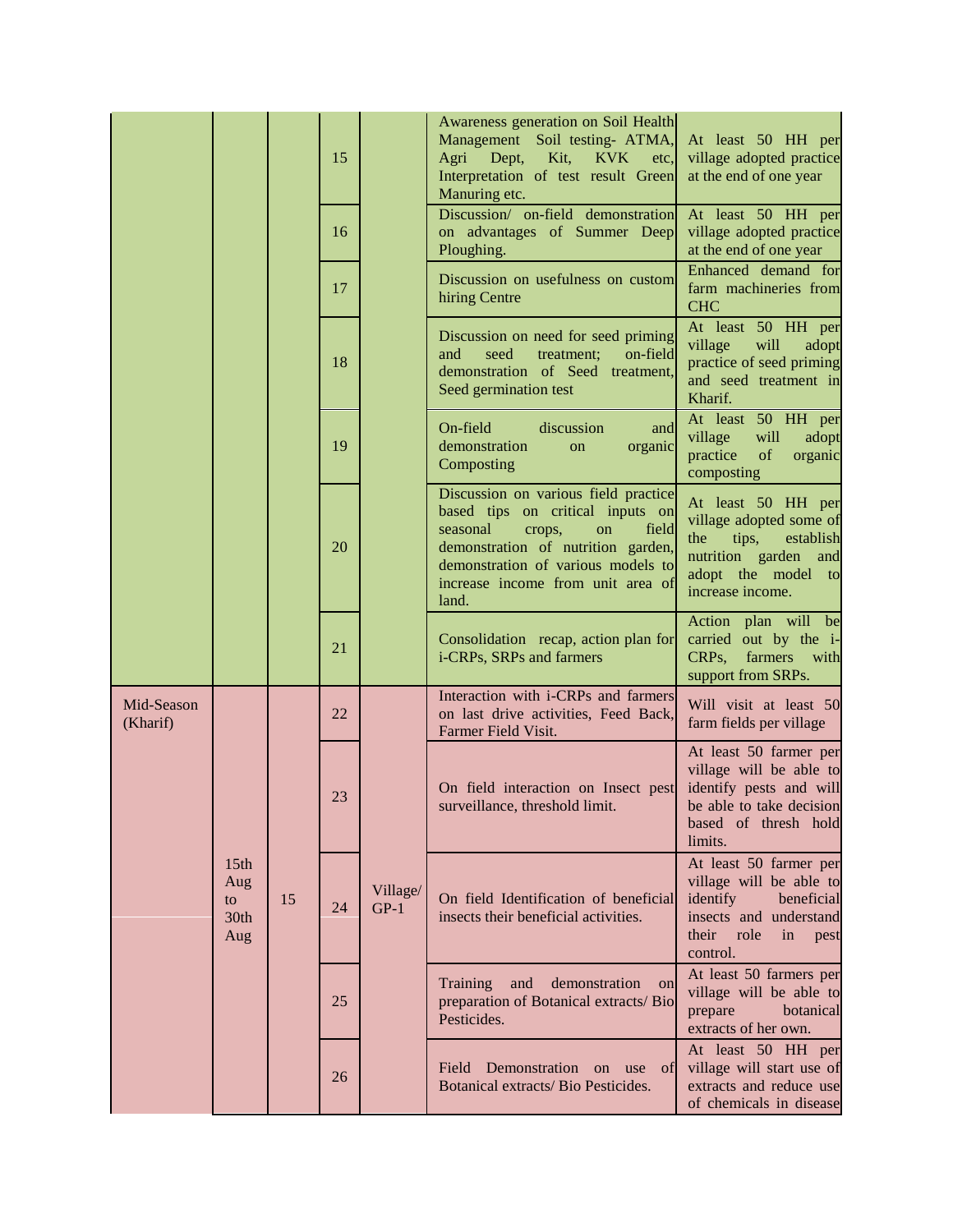|          |                      |  |          |                                                                               |                                                                                                                                               | pest management.                                                                                                                            |
|----------|----------------------|--|----------|-------------------------------------------------------------------------------|-----------------------------------------------------------------------------------------------------------------------------------------------|---------------------------------------------------------------------------------------------------------------------------------------------|
|          |                      |  | 27       |                                                                               | Use of Pheromone Traps, Light<br>Traps, Yellow and Blue sticky traps.                                                                         | At least 10 farmer per<br>village will use in her<br>crop field.                                                                            |
|          |                      |  | 28       |                                                                               | field<br>On<br>demonstration<br>of<br>agricultural implements for inter<br>cultural operations                                                | At least 25 HH per<br>village will start using<br>the implements. More<br>demand<br>for<br>such<br>implements from CHC.                     |
|          |                      |  | 29       |                                                                               | Interaction with i-CRPs and farmers<br>on last drive activities, Feed Back,<br>Farmer Field Visit.                                            | Will visit at least 50<br>farm fields per village                                                                                           |
|          |                      |  | 30       |                                                                               | On field interaction on Insect pest<br>surveillance, threshold limit.                                                                         | At least 50 farmer per<br>village will be able to<br>identify pests and will<br>be able to take decision<br>based of thresh hold<br>limits. |
|          | 31                   |  |          | On field Identification of beneficial<br>insects their beneficial activities. | At least 50 farmer per<br>village will be able to<br>identify<br>beneficial<br>insects and understand<br>their role<br>in<br>pest<br>control. |                                                                                                                                             |
|          |                      |  | 32       | Village/<br>$GP-2$                                                            | Training<br>and<br>demonstration<br>on<br>preparation of Botanical extracts/ Bio<br>Pesticides.                                               | At least 50 farmers per<br>village will be able to<br>prepare<br>botanical<br>extracts of her own.                                          |
|          |                      |  | 33       |                                                                               | Field Demonstration on use of<br>Botanical extracts/ Bio Pesticides.                                                                          | At least 50 HH per<br>village will start use of<br>extracts and reduce use<br>of chemicals in disease<br>pest management.                   |
|          |                      |  | 34       |                                                                               | Use of Pheromone Traps, Light<br>Traps, Yellow and Blue sticky traps.                                                                         | At least 10 farmer per<br>village will use in her<br>crop field.                                                                            |
|          |                      |  | 35       |                                                                               | field<br>On<br>demonstration<br>of<br>agricultural implements for inter<br>cultural operations                                                | At least 25 HH per<br>village will start using<br>the implements. More<br>demand<br>for<br>such<br>implements from CHC.                     |
|          |                      |  | 36       |                                                                               | Consolidation recap, action plan for<br>i-CRPs, SRPs and farmers                                                                              | Action plan will be<br>carried out by the i-<br>CRPs,<br>farmers with<br>support from SRPs.                                                 |
| Pre Rabi | 15<br>Oct-<br>25 Oct |  | 37       | Village/                                                                      | Interaction with i-CRPs and farmers<br>on last drive activities, Feed Back,<br>Farmer Field Visit.                                            | Will visit at least 50<br>farm fields per village                                                                                           |
|          |                      |  | 10<br>38 | $GP-1$                                                                        | Discussion on critical inputs of<br>season crops and some tips<br>on<br>practices.                                                            | At least 50 HH per<br>village adopted at least<br>one tip.                                                                                  |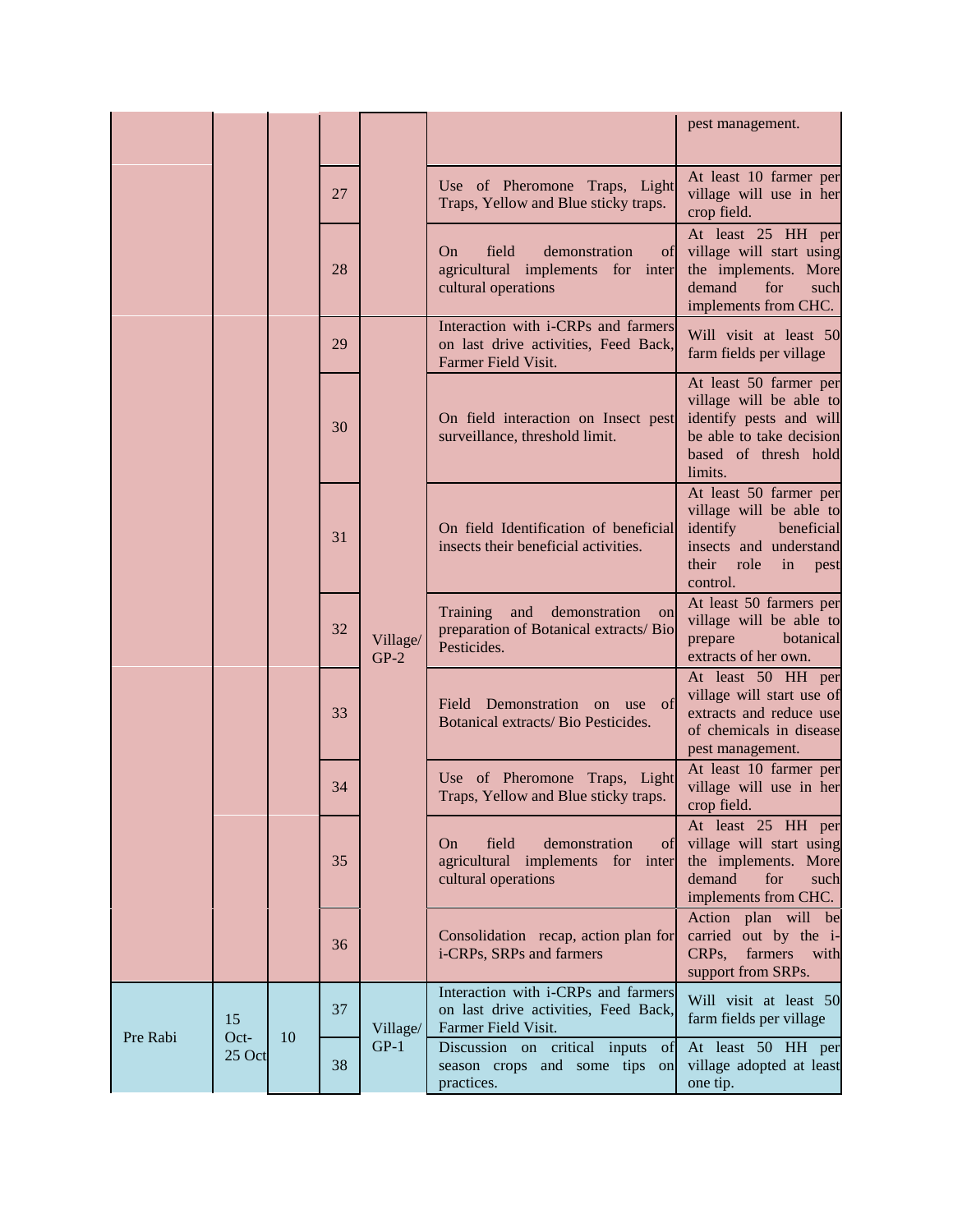|          |                    |    | 39 |                    | Soil Moisture Management on field<br>demonstration<br>on field<br>lay-outs,<br>Irrigation methods (drip, sprinkles,<br>pipeline), frequency, depth etc.                           | Ensure better layout and<br>efficient<br>method<br>of<br>irrigation with at least<br>25 HH per village                                               |
|----------|--------------------|----|----|--------------------|-----------------------------------------------------------------------------------------------------------------------------------------------------------------------------------|------------------------------------------------------------------------------------------------------------------------------------------------------|
|          |                    |    | 40 |                    | Discussion<br>on-field<br>and<br>demonstration<br>moisture<br>on<br>soil<br>management particularly, Mulching<br>(different methods and materials used<br>$etc.$ )                | At least 25 HH per<br>village adopt one of the<br>methods of mulching.                                                                               |
|          |                    |    | 41 | Village/<br>$GP-2$ | Interaction with i-CRPs and farmers<br>on last drive activities, Feed Back,<br>Farmer Field Visit.                                                                                | Will visit at least 50<br>farm fields per village                                                                                                    |
|          |                    |    | 42 |                    | Discussion on critical inputs<br>of<br>season crops and some tips<br>on<br>practices.                                                                                             | At least 50 HH per<br>village adopted at least<br>one tip.                                                                                           |
|          |                    |    | 43 |                    | Soil Moisture Management on field<br>demonstration on field lay-outs,<br>Irrigation methods (drip, sprinkles,<br>pipeline), frequency, depth etc.                                 | Ensure better layout and<br>efficient<br>method<br>of<br>irrigation with at least<br>25 HH per village                                               |
|          |                    |    | 44 |                    | Discussion<br>on-field<br>and<br>demonstration<br>soil<br>moisture<br>on<br>management particularly, Mulching<br>(different methods and materials used<br>$etc.$ )                | At least 25 HH per<br>village adopt one of the<br>methods of mulching.                                                                               |
|          |                    |    | 45 |                    | Consolidation recap, action plan for<br>i-CRPs, SRPs and farmers                                                                                                                  | plan will<br>Action<br>be<br>carried out by the i-<br>CRPs,<br>farmers<br>with<br>support from SRPs.                                                 |
|          |                    |    | 46 |                    | Attending review meeting, receiving<br>feedback from district office                                                                                                              |                                                                                                                                                      |
|          |                    |    | 47 | Village/<br>$GP-1$ | Interaction with i-CRPs and farmers<br>on last drive activities, Feed Back,<br>Farmer Field Visit.                                                                                | Will visit at least 50<br>farm fields per village                                                                                                    |
|          |                    |    | 48 |                    | field<br>Kisan<br>Path<br>Shala<br><sub>on</sub><br>interaction<br>Insect<br><sub>on</sub><br>pest<br>surveillance,<br>threshold<br>limit,<br>identification of beneficial insect | At least 40 farmer per<br>village will be able to<br>identify beneficial as<br>well as harmful insect<br>pests and diseases.                         |
| Mid Rabi | 25<br>Dec 8<br>Jan | 15 | 49 |                    | Demonstration on preparation of<br>various botanical extracts and bio-<br>pesticides.                                                                                             | At least 40 farmer per<br>village will be able to<br>prepare<br>organic<br>decoctions of her own<br>along with its uses.                             |
|          |                    |    | 50 |                    | Demonstration<br>Field<br>on use of<br>Botanical extracts/ Bio Pesticides.                                                                                                        | At least 40 farmer per<br>village will be using at<br>least one of the organic<br>decoctions of her own<br>field and reduce the use<br>of chemicals. |
|          |                    |    | 51 |                    | Use of Pheromone Traps, Light<br>Traps, Yellow and Blue sticky traps,<br>bird's perch etc.                                                                                        | At least 50 farmer per<br>village will be using at<br>least<br>one<br>of<br>the<br>practices.                                                        |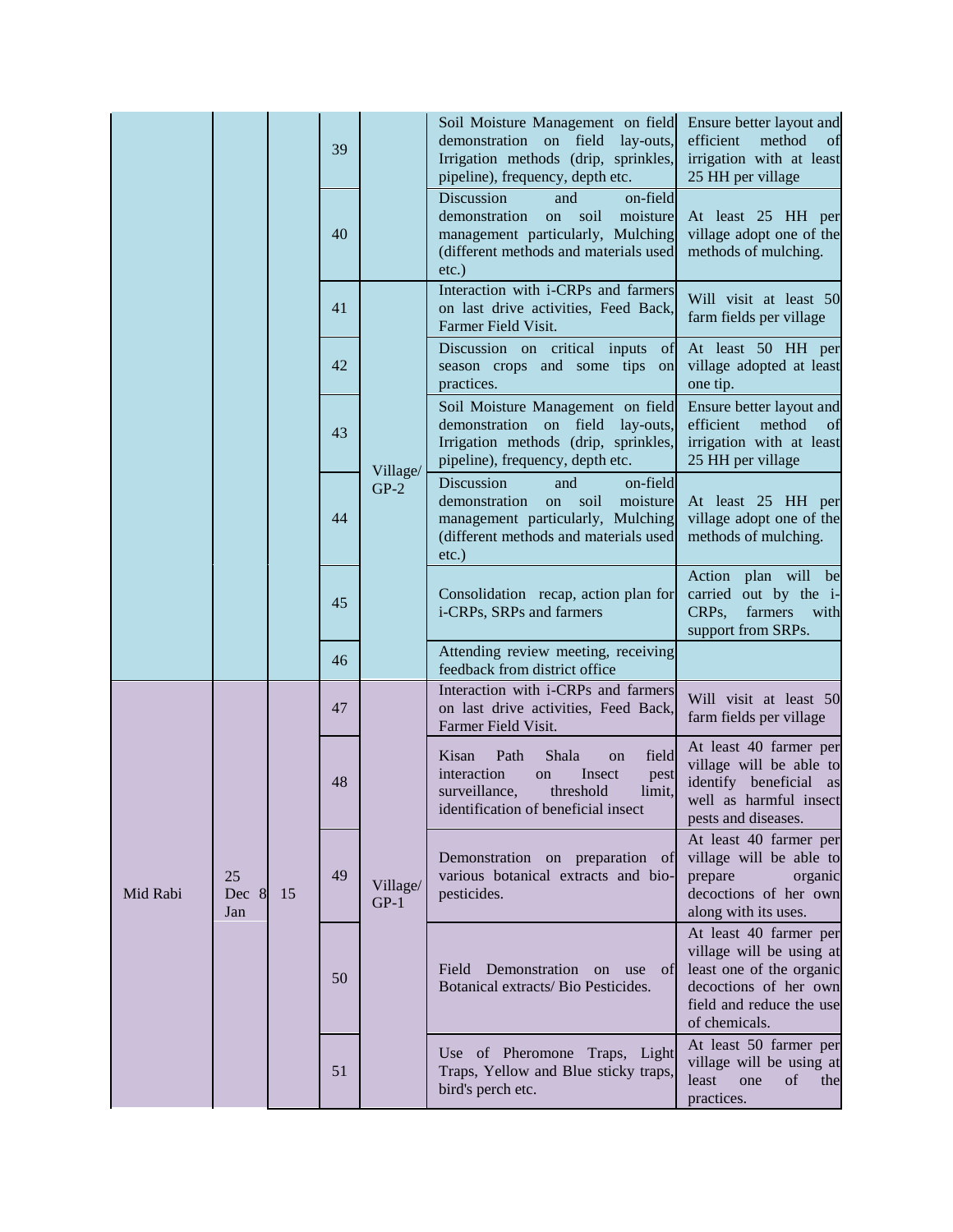|          |                        |    | 52 |                    | Field demonstration on layout and<br>selection of crops for nutritional<br>Garden.                                                                          | At least 50 HH per<br>village will establish<br>nutrition garden.                                                                                    |
|----------|------------------------|----|----|--------------------|-------------------------------------------------------------------------------------------------------------------------------------------------------------|------------------------------------------------------------------------------------------------------------------------------------------------------|
|          |                        |    | 53 | Village/<br>$GP-2$ | Interaction with i-CRPs and farmers<br>on last drive activities, Feed Back,<br>Farmer Field Visit.                                                          | Will visit at least 50<br>farm fields per village                                                                                                    |
|          |                        |    | 54 |                    | Path<br>Shala<br>field<br>Kisan<br>on<br>interaction<br>Insect<br>on<br>pest<br>surveillance,<br>threshold<br>limit,<br>identification of beneficial insect | At least 40 farmer per<br>village will be able to<br>identify beneficial as<br>well as harmful insect<br>pests and diseases.                         |
|          |                        |    | 55 |                    | Demonstration on preparation of<br>various botanical extracts and bio-<br>pesticides.                                                                       | At least 40 farmer per<br>village will be able to<br>prepare<br>organic<br>decoctions of her own<br>along with its uses.                             |
|          |                        |    | 56 |                    | Field Demonstration on use<br>of<br>Botanical extracts/ Bio Pesticides.                                                                                     | At least 40 farmer per<br>village will be using at<br>least one of the organic<br>decoctions of her own<br>field and reduce the use<br>of chemicals. |
|          |                        |    | 57 |                    | Use of Pheromone Traps, Light<br>Traps, Yellow and Blue sticky traps,<br>bird's perch etc.                                                                  | At least 50 farmer per<br>village will be using at<br>$\sigma$ f<br>least<br>one<br>the<br>practices.                                                |
|          |                        |    | 58 |                    | Field demonstration on layout and<br>selection of crops for nutritional<br>Garden.                                                                          | At least 50 HH per<br>village will establish<br>nutrition garden.                                                                                    |
|          |                        |    | 59 |                    | Organise a recap meeting with the<br>participating farmers and deciding on<br>the follow up plans.<br>Framing action plan for the i-CRPs,                   | Action plan will be<br>carried out by the i-<br>CRPs,<br>farmers with                                                                                |
|          |                        |    | 60 |                    | SRPs.<br>Preparation<br>of<br>reports<br>and                                                                                                                | support from SRPs.                                                                                                                                   |
|          |                        |    | 61 |                    | Submission, receiving feedbacks                                                                                                                             |                                                                                                                                                      |
|          | 15<br>Mar<br>29<br>Mar | 15 | 62 | Village/<br>$GP-1$ | Interaction with <i>i</i> -CRPs and farmers<br>on last drive activities, Feed Back,<br>Farmer Field Visit.                                                  | Will visit at least 50<br>farm fields per village                                                                                                    |
|          |                        |    | 63 |                    | Interaction and discussion on various<br>tips on cultivation of summer crops.                                                                               | At least 40 HH per<br>village will try at least<br>of the tips in her field.                                                                         |
| Pre Zaid |                        |    | 64 |                    | Discussion and demonstration on<br>various<br>methods<br>of<br>vegetable<br>seedling production - individual<br>community                                   | At least 50 HH per<br>village will try at least<br>one of the methods of<br>vegetable<br>seedling<br>production.                                     |
|          |                        |    | 65 |                    | Discussion<br>and demonstration on<br>vegetable<br>management<br>nursery<br>practices                                                                       | At least 20<br>HH per<br>village will<br>establish<br>her own nursery for<br>vegetables.                                                             |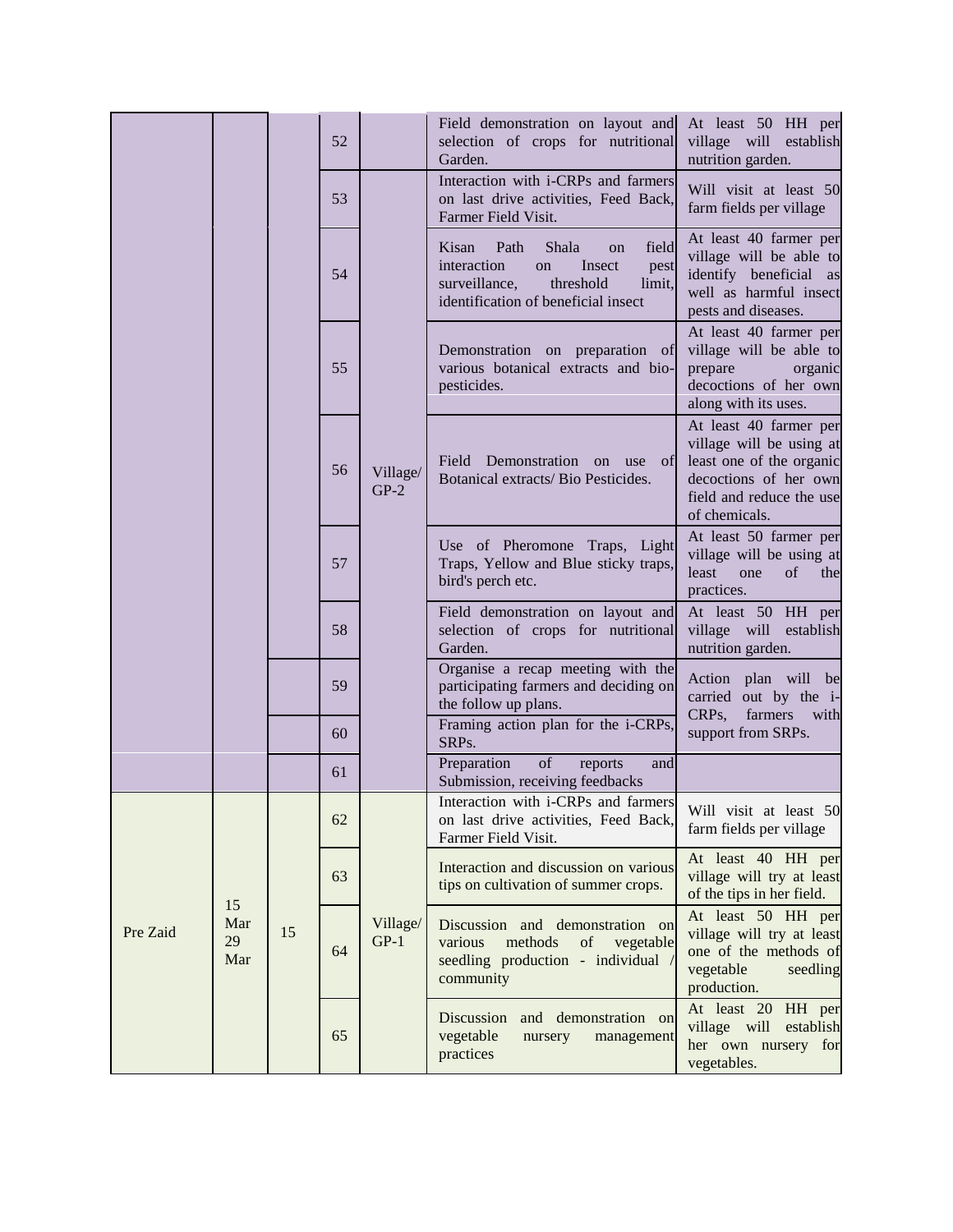|                      |                   |          | 66 |                    | on-field<br>Discussion<br>and<br>demonstration<br>of<br>multilayer<br><b>Vegetable Cultivation</b>                                                                       | At least 50 HH per<br>village will<br>establish<br>multi-tiered<br>vegetable<br>cultivation.                             |
|----------------------|-------------------|----------|----|--------------------|--------------------------------------------------------------------------------------------------------------------------------------------------------------------------|--------------------------------------------------------------------------------------------------------------------------|
|                      |                   |          | 67 |                    | Field Demonstration on field layout,<br>irrigation methods, intercultural and<br>Mulching.                                                                               | At least 50 HH per<br>village<br>will<br>follow<br>proper layout, improved<br>method of irrigation and<br>mulching.      |
|                      |                   |          | 68 | Village/<br>$GP-2$ | Interaction with i-CRPs and farmers<br>on last drive activities, Feed Back,<br>Farmer Field Visit.                                                                       | Will visit at least 50<br>farm fields per village                                                                        |
|                      |                   |          | 69 |                    | Interaction and discussion on various<br>tips on cultivation of summer crops.                                                                                            | At least 40 HH per<br>village will try at least<br>of the tips in her field.                                             |
|                      |                   |          | 70 |                    | Discussion and demonstration on<br>various<br>methods<br>of<br>vegetable<br>seedling production - individual<br>community                                                | At least 50 HH per<br>village will try at least<br>one of the methods of<br>vegetable<br>seedling<br>production.         |
|                      |                   |          | 71 |                    | Discussion and demonstration on<br>vegetable<br>management<br>nursery<br>practices                                                                                       | At least 20 HH per<br>village will establish<br>her own nursery for<br>vegetables.                                       |
|                      |                   |          | 72 |                    | Discussion<br>on-field<br>and<br>of<br>demonstration<br>multilayer<br><b>Vegetable Cultivation</b>                                                                       | At least 50 HH per<br>village will establish<br>multi-tiered<br>vegetable<br>cultivation.                                |
|                      |                   |          | 73 |                    | Field Demonstration on field layout,<br>irrigation methods.                                                                                                              | At least 50 HH per<br>will<br>follow<br>village<br>proper layout, improved<br>method of irrigation.                      |
|                      |                   |          | 74 |                    | Field Demonstration on intercultural<br>and Mulching.                                                                                                                    | At least 50 HH per<br>will<br>village<br>follow<br>intercultural<br>and<br>mulching.                                     |
|                      |                   |          | 75 |                    | Consolidation of learning, interaction<br>with farmers and i-CRPs.                                                                                                       | Action plan will be<br>carried out by the i-<br>CRPs,<br>farmers<br>with<br>support from SRPs.                           |
|                      |                   |          | 76 |                    | Framing action plan for the i-CRPs,<br>preparation of reports.                                                                                                           | Reports will submitted<br>on time.                                                                                       |
|                      |                   | 15<br>29 | 77 | Village/<br>$GP-1$ | Interaction with i-CRPs and farmers<br>on last drive activities, Feed Back,<br>Farmer Field Visit.                                                                       | Will visit at least 50<br>farm fields per village                                                                        |
| Mid-Season<br>(Zaid) | 15<br>April<br>to |          | 78 |                    | Interaction and discussion on various<br>tips on management of standing<br>summer.                                                                                       | At least 40 HH per<br>village will try at least<br>of the tips in her field.                                             |
|                      | April             |          | 79 |                    | On field discussion on soil moisture<br>management and different improved<br>methods of Irrigation (drip, sprinkles,<br>pipeline), frequency, depth and field<br>lay out | At least 50 HH per<br>village<br>will<br>adopt<br>improved<br>method<br>- of<br>irrigation with proper<br>field layouts. |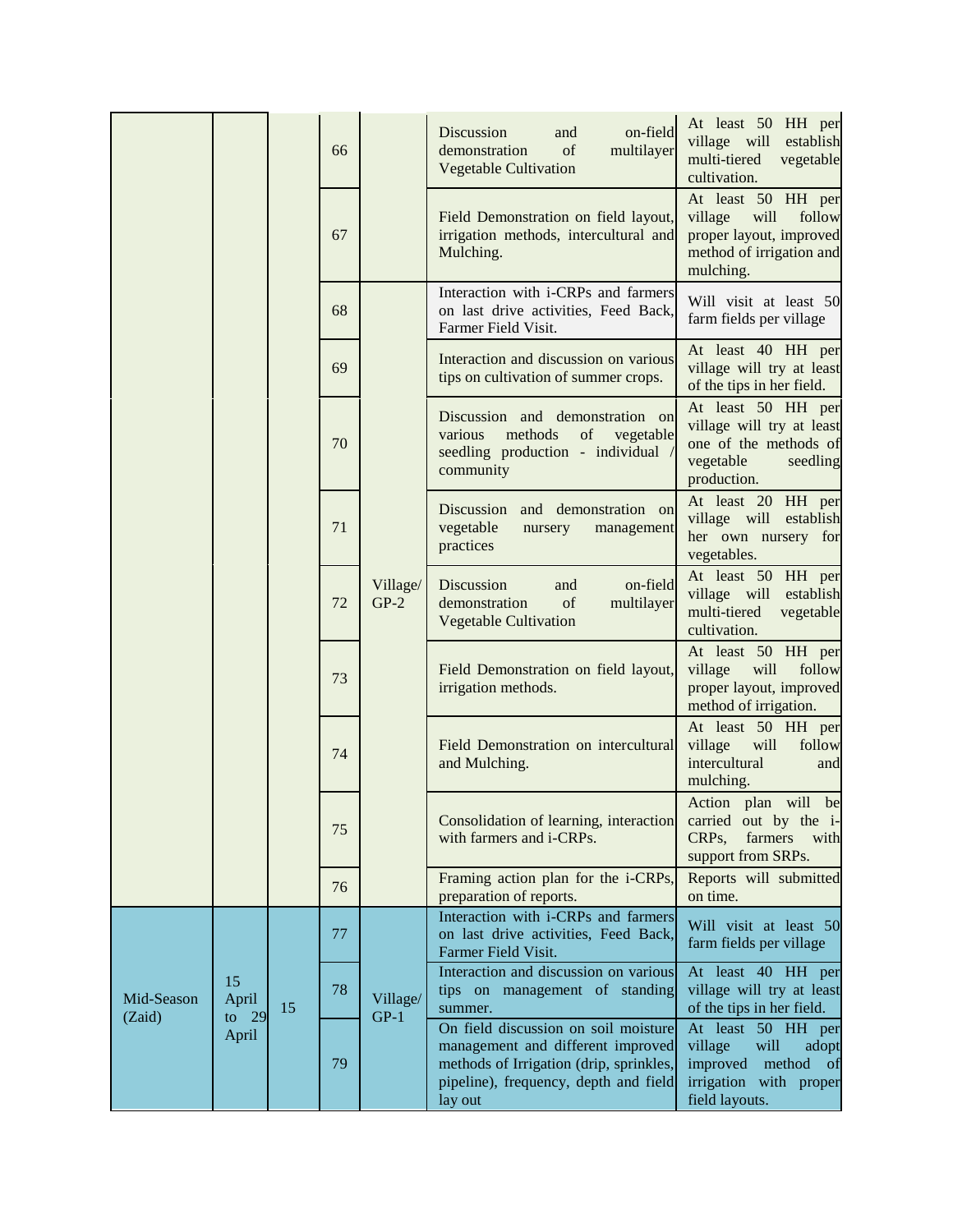|  |  |  | 80 |                    | on-field<br>Discussion<br>and<br>demonstration of various methods<br>different<br>mulching<br>using<br>and<br>materials,<br>advantages<br>and<br>disadvantages.                                                                          | At least 50 HH per<br>Village<br>adopted<br>the<br>practice of mulching.                                                                      |
|--|--|--|----|--------------------|------------------------------------------------------------------------------------------------------------------------------------------------------------------------------------------------------------------------------------------|-----------------------------------------------------------------------------------------------------------------------------------------------|
|  |  |  | 81 |                    | Discussion and<br>demonstration of<br>green manuring crops for the next<br>crop (Paddy), its benefits etc                                                                                                                                | At least 50 HH per<br>Village will cultivate<br>green manuring crop.                                                                          |
|  |  |  | 82 |                    | Interaction with i-CRPs and farmers<br>on last drive activities, Feed Back,<br>Farmer Field Visit.                                                                                                                                       | Will visit at least 50<br>farm fields per village                                                                                             |
|  |  |  | 83 |                    | Interaction and discussion on various<br>tips on management of standing<br>summer.                                                                                                                                                       | At least 40 HH per<br>village will try at least<br>of the tips in her field.                                                                  |
|  |  |  | 84 |                    | On field discussion on soil moisture<br>management and different improved<br>methods of Irrigation (drip, sprinkles,<br>pipeline), frequency, depth and field<br>lay out                                                                 | At least 50 HH per<br>village<br>will<br>adopt<br>improved<br>method<br>- of<br>irrigation with proper<br>field layouts.                      |
|  |  |  | 85 |                    | Discussion<br>on-field<br>and<br>demonstration of various methods<br>using<br>different<br>mulching<br>and<br>materials,<br>advantages<br>and<br>disadvantages.                                                                          | At least 50 HH per<br>Village<br>adopted<br>the<br>practice of mulching.                                                                      |
|  |  |  | 86 |                    | Discussion and demonstration of<br>green manuring crops for the next<br>crop (Paddy), its benefits etc                                                                                                                                   | At least 50 HH per<br>Village will cultivate<br>green manuring crop.                                                                          |
|  |  |  | 87 | Village/<br>$GP-2$ | Interaction<br>farmers, i-CRPS,<br>with<br>preparation of action plan for farmers<br>and i-CRPs.                                                                                                                                         | Farmers<br><i>i</i> -CRPs<br>and<br>will<br>have<br>complete<br>action plan to follow.                                                        |
|  |  |  | 88 |                    | Consolidation<br>of yield<br>data<br>of<br>demonstration<br>field<br>(all<br>crops),<br>analysis and presentation before the<br>farmers,<br>linking<br>the<br>impact<br>(qualitative and quantitative) with the<br>practices introduced. | Majority of the farmers<br>will be convinced with<br>the efficacy of AEPs.                                                                    |
|  |  |  | 89 |                    | Sharing of all information related to<br>impacts with VOs, block team and<br>district team.                                                                                                                                              | Majority of the farmers<br>will adopt the practices<br>in their field and will<br>advocate to follow the<br>her fellow<br>same to<br>farmers. |
|  |  |  | 90 |                    | Sharing of all information related to<br>impacts with block team.                                                                                                                                                                        | Block team<br>will<br>be<br>with<br>convinced<br>the<br>eCRP round and AEP.                                                                   |
|  |  |  | 91 |                    | Sharing of all information related to<br>impacts with district team.                                                                                                                                                                     | District team will be<br>convinced<br>with<br>the<br>eCRP round and AEP.                                                                      |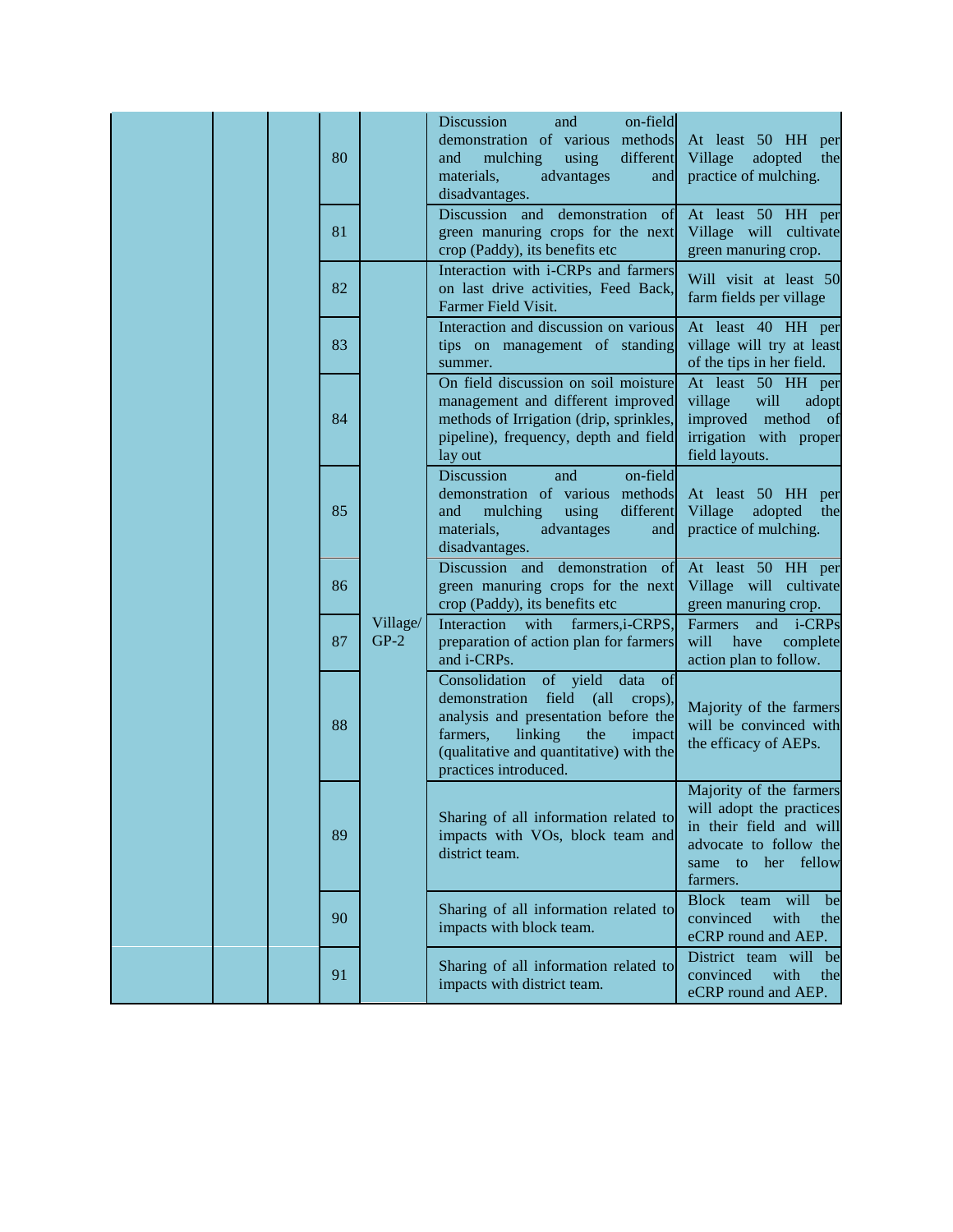| <b>Resource State</b>  |                                                  | <b>User State</b> |                            |                                                  |      |
|------------------------|--------------------------------------------------|-------------------|----------------------------|--------------------------------------------------|------|
| Engagement<br>Protocol | Dates / duration                                 | Days              | Engagement<br>Protocol     | Dates / duration                                 | Days |
| <b>Master CRPs</b>     |                                                  |                   | <b>Internal CRP</b>        |                                                  |      |
| Pre-Season<br>(Kharif) | 15th May to $4th$ June                           | 21                | Pre-Season<br>(Kharif)     | 15th May to $4th$ June                           | 21   |
| Mid Kharif             | 15th August to $30th$<br>August                  | 15                | Mid Kharif                 | 15th August to 30th<br>August                    | 15   |
| Pre Rabi               | 15th October to $25th$<br>October                | 10                | Pre Rabi                   | 15th October to $25th$<br>October                | 10   |
| Mid-Season<br>(Rabi)   | From 25th December to<br>8 <sup>th</sup> January | 15                | Mid-Season<br>(Rabi)       | From 25th December to<br>8 <sup>th</sup> January | 15   |
| Pre-Season<br>(Zaid)   | 15th March to 29th<br>March                      | 15                | Pre-Season<br>(Zaid)       | 15th March to $29th$<br>March                    | 15   |
| Mid-Season<br>(Zaid)   | $15th$ April to $29th$ April                     | 15                | Mid-Season<br>(Zaid)       | $15th$ April to $29th$ April                     | 15   |
| <b>Total</b>           |                                                  | 91                | <b>Total</b>               |                                                  |      |
| <b>SRP</b>             |                                                  |                   | SRP/PRP (During CRP drive) |                                                  |      |
| Round 1                | Before and after drive                           | $2 + 2$           | Pre-Season<br>(Kharif)     | 15th May to $4th$ June                           | 5    |
| Round 2                | Before and after drive                           | $2 + 2$           | Mid Kharif                 | 15th August to 30th<br>August                    | 5    |
| Round 3                | Before and after drive                           | $2 + 2$           | Pre Rabi                   | 15th October to $25th$<br>October                | 5    |
| Round 4                | Before and after drive                           | $2 + 2$           | Mid-Season<br>(Rabi)       | From 25th December to<br>8 <sup>th</sup> January | 5    |
| Round 5                | Before and after drive                           | $2 + 2$           | Pre-Season<br>(Zaid)       | 15th March to $29th$<br>March                    | 5    |
| Round 6                | Before and after drive                           | $2 + 2$           | Mid-Season<br>(Zaid)       | $15th$ April to $29th$ April                     | 5    |

**Annexure VI Deployment plan of Master CRPs, i-CRPs, NRP, and SRP**